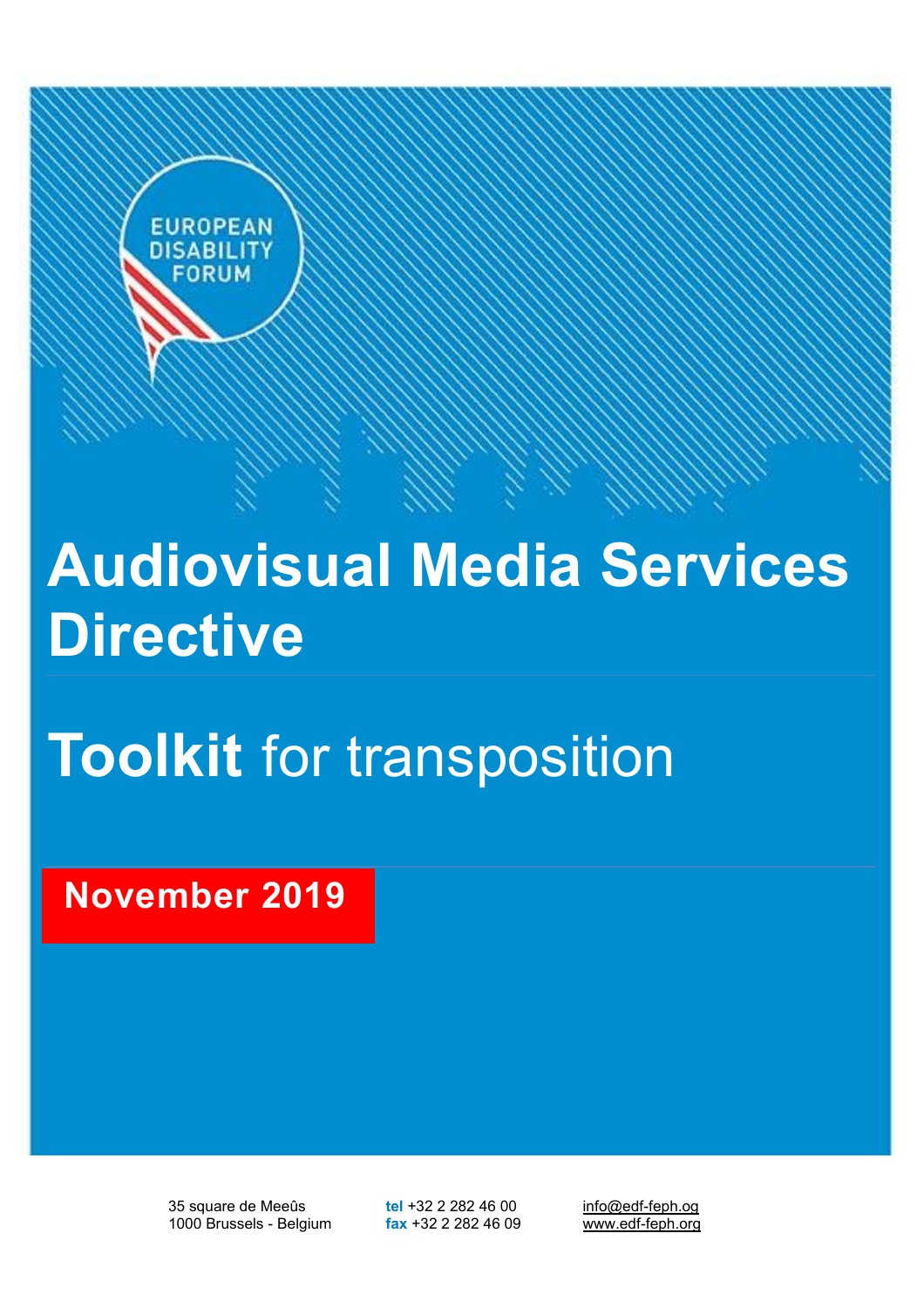

# **Table of contents**

| $\mathbf 1$ . |                                                                                 |  |
|---------------|---------------------------------------------------------------------------------|--|
| 2.            |                                                                                 |  |
| 3.            |                                                                                 |  |
| 4.            |                                                                                 |  |
|               |                                                                                 |  |
| 5.            |                                                                                 |  |
| 1.            |                                                                                 |  |
| 2.            |                                                                                 |  |
| 3.            | Organisations of persons with disabilities (DPOs) and other civil society       |  |
| 4.            |                                                                                 |  |
| 5.            |                                                                                 |  |
| 6.            |                                                                                 |  |
| 6.            |                                                                                 |  |
|               |                                                                                 |  |
| 1.            |                                                                                 |  |
|               |                                                                                 |  |
|               |                                                                                 |  |
| 2.            | Reporting on progress made on making audiovisual media services accessible 18   |  |
| 3.            |                                                                                 |  |
| 4.            | Information, complaints mechanisms regarding accessibility of audiovisual media |  |
|               |                                                                                 |  |
| 5.            |                                                                                 |  |
| 6.            |                                                                                 |  |
| 7.            |                                                                                 |  |
| 8.            |                                                                                 |  |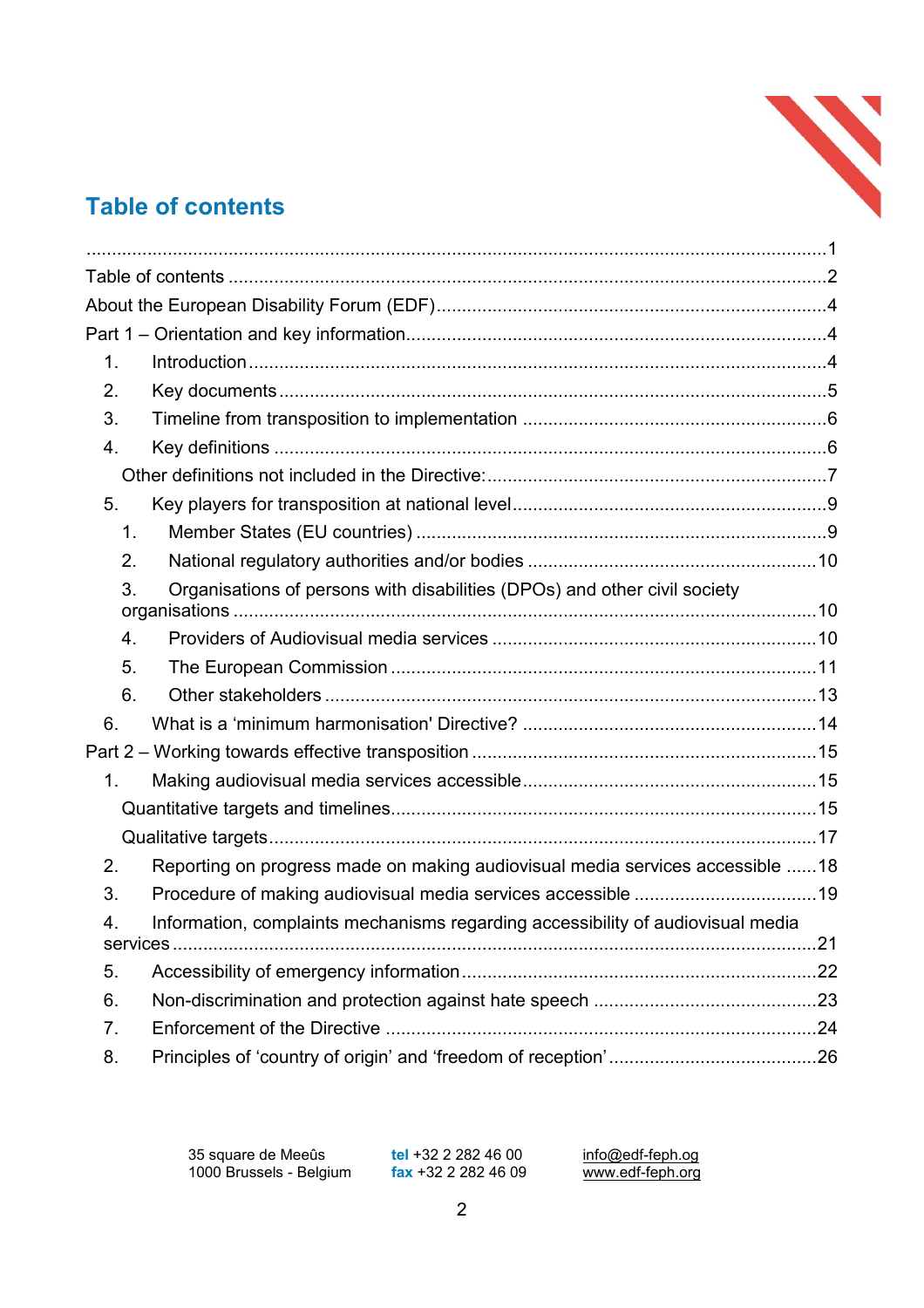| 9.              |                                                                                     |  |  |
|-----------------|-------------------------------------------------------------------------------------|--|--|
| 10.             |                                                                                     |  |  |
| 11.             |                                                                                     |  |  |
|                 | Accessibility of services providing access to audiovisual media services: synergies |  |  |
|                 |                                                                                     |  |  |
|                 |                                                                                     |  |  |
| 12 <sup>7</sup> |                                                                                     |  |  |
|                 |                                                                                     |  |  |
|                 |                                                                                     |  |  |
|                 |                                                                                     |  |  |
|                 |                                                                                     |  |  |
|                 |                                                                                     |  |  |
|                 |                                                                                     |  |  |
|                 |                                                                                     |  |  |
|                 |                                                                                     |  |  |
|                 |                                                                                     |  |  |
|                 |                                                                                     |  |  |

tel +32 2 282 46 00<br>fax +32 2 282 46 09

info@edf-feph.og<br>www.edf-feph.org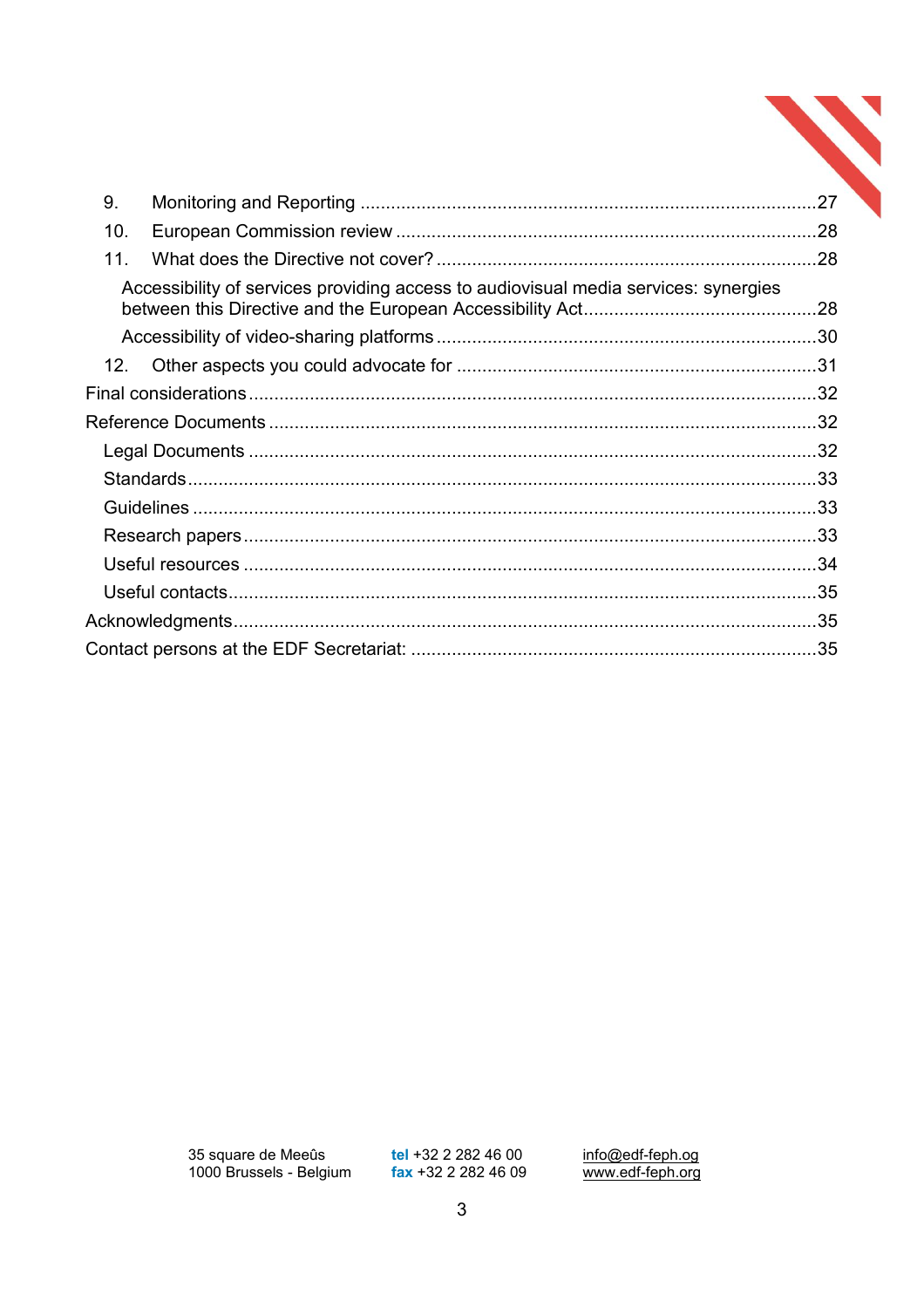

# **About the European Disability Forum (EDF)**

The European Disability Forum (EDF) is an umbrella organization of over 100 million persons with disabilities that defends the interests of persons with disabilities in the EU. It is a unique platform run by persons with disabilities and their families, and is a strong, united voice of persons with disabilities advocating for the implementation of the UN Convention on the Rights of Persons with Disabilities (UN CRPD) in the EU.

# **Part 1 – Orientation and key information**

The Audiovisual Media Services Directive<sup>1</sup> or AVMSD (referred to as the Directive throughout this text) was adopted on 14 November 2018. In this section of the toolkit we give a brief introduction of the Directive with key definitions, provide a timeline for transposition and implementation, and indicate who the key players of the process are. We will also explain that it is a 'minimum harmonisation' Directive and what this means in practice.

## **1. Introduction**

The Directive creates an EU-level framework to coordinate national legislation on all audiovisual media, both traditional TV broadcasts and on-demand services (for example, Netflix, Amazon Video, Now TV). It sets out requirements concerning aspects such as prohibition of hate speech and discrimination based on disability and other grounds, commercial information on TV programs, protection of minors, independence of the national regulatory bodies that monitor audiovisual services, and the promotion of European audiovisual productions2.

This new text is the revised version of a Directive first adopted in 2010. The previous version had a soft approach to media accessibility. So, we strongly supported this revision, which has led to improvements in relation to the accessibility of audiovisual media services for persons with disabilities, and the prevention of discrimination on the grounds of disability in commercial audiovisual services. The revised Directive was adopted in November 20183 and

 <sup>1</sup> Full name: Directive (EU) 2018/1808 of the European Parliament and of the Council of 14 November 2018 amending Directive 2010/13/EU on the coordination of certain provisions laid down by law, regulation or administrative action in Member States concerning the provision of audiovisual media services (Audiovisual Media Services Directive) in view of changing market realities

<sup>&</sup>lt;sup>2</sup> More information can be found at the Commission webpage about the AVMSD.

<sup>3</sup> Publication in the Official Journal of the EU on 28 November 2018, and entered into force on the 20th day following the publication, i.e. on 19 December 2018.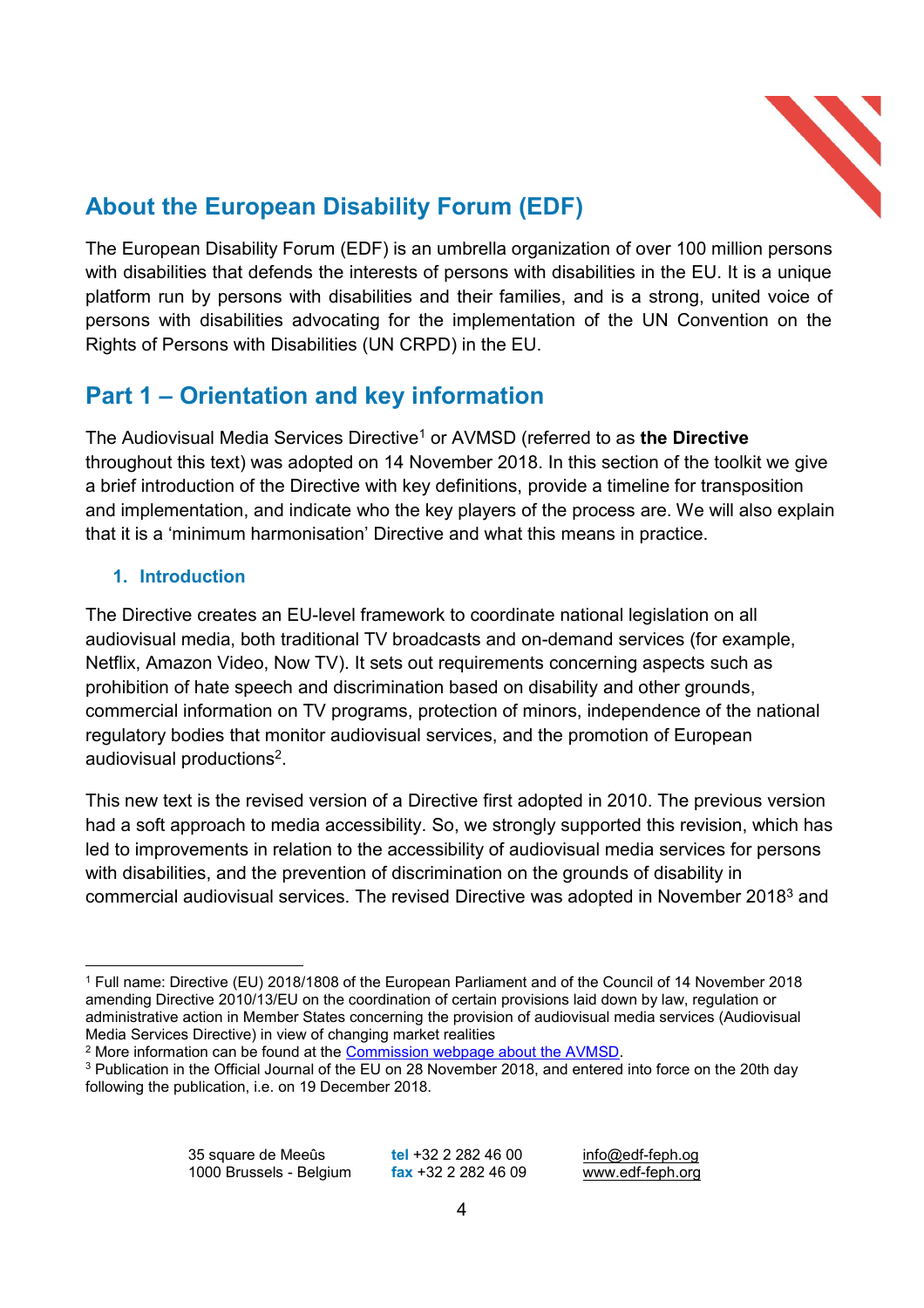

presents an opportunity for EU countries to advance media accessibility and consumer protection against discrimination and hate speech.

EU countries must transpose the Directive into national law by 19 September 2020 and communicate the text of those provisions to the European Commission. By "transposing" we mean to reform or adopt national laws that ensure the countries obey the Directive. This toolkit aims to give disability advocates tools and proposals to push for strong national legislation and adequate implementation to strengthen the right to access audiovisual media services that do not discriminate against us.

#### **2. Key documents**

- Directive (EU) 2018/1808 of the European Parliament and of the Council of 14 November 2018 amending Directive 2010/13/EU on the coordination of certain provisions laid down by law, regulation or administrative action in Member States concerning the provision of audiovisual media services (Audiovisual Media Services Directive) in view of changing market realities. Full text of the revised Directive is available in all languages.4
- Previous version of the Directive: Directive 2010/13/EU of the European Parliament and of the Council of 10 March 2010 on the coordination of certain provisions laid down by law, regulation or administrative action in Member States concerning the provision of audiovisual media services (Audiovisual Media Services Directive) (Text with EEA relevance). Full text of Directive 2010/13/EU (before revision) is available in all languages.
- United Nations Convention on the Rights of Persons with Disabilities (the Convention). Link to the Convention in different languages. All EU countries and the EU itself have ratified the Convention and therefore committed themselves to guaranteeing the right to access for persons with disabilities, on an equal basis with others, to, among others, information and communication technologies and systems.<sup>5</sup> They also committed to "fostering respect for the rights and dignity of persons with disabilities"<sup>6</sup> and to "taking all appropriate measures to ensure that persons with disabilities: a) enjoy access to cultural materials in accessible formats; b) enjoy access to television programmes,

 $5$  United Nations Convention on the Rights of Persons with Disabilities, Article  $9 -$  Accessibility

35 square de Meeûs **tel** +32 2 282 46 00 info@edf-feph.og<br>1000 Brussels - Belgium fax +32 2 282 46 09 www.edf-feph.org 1000 Brussels - Belgium **fax** +32 2 282 46 09 www.edf-feph.org

<sup>&</sup>lt;sup>4</sup> The published text of the revised Directive makes several references to the original text of the Directive. It does not completely replace the original text but notes the additions, replacements and repeals to the original text. Therefore, Directive (EU) 2018/1808 and Directive 2010/13/EU should be consulted in parallel.

<sup>&</sup>lt;sup>6</sup> United Nations Convention on the Rights of Persons with Disabilities, Article 8 - Awareness Raising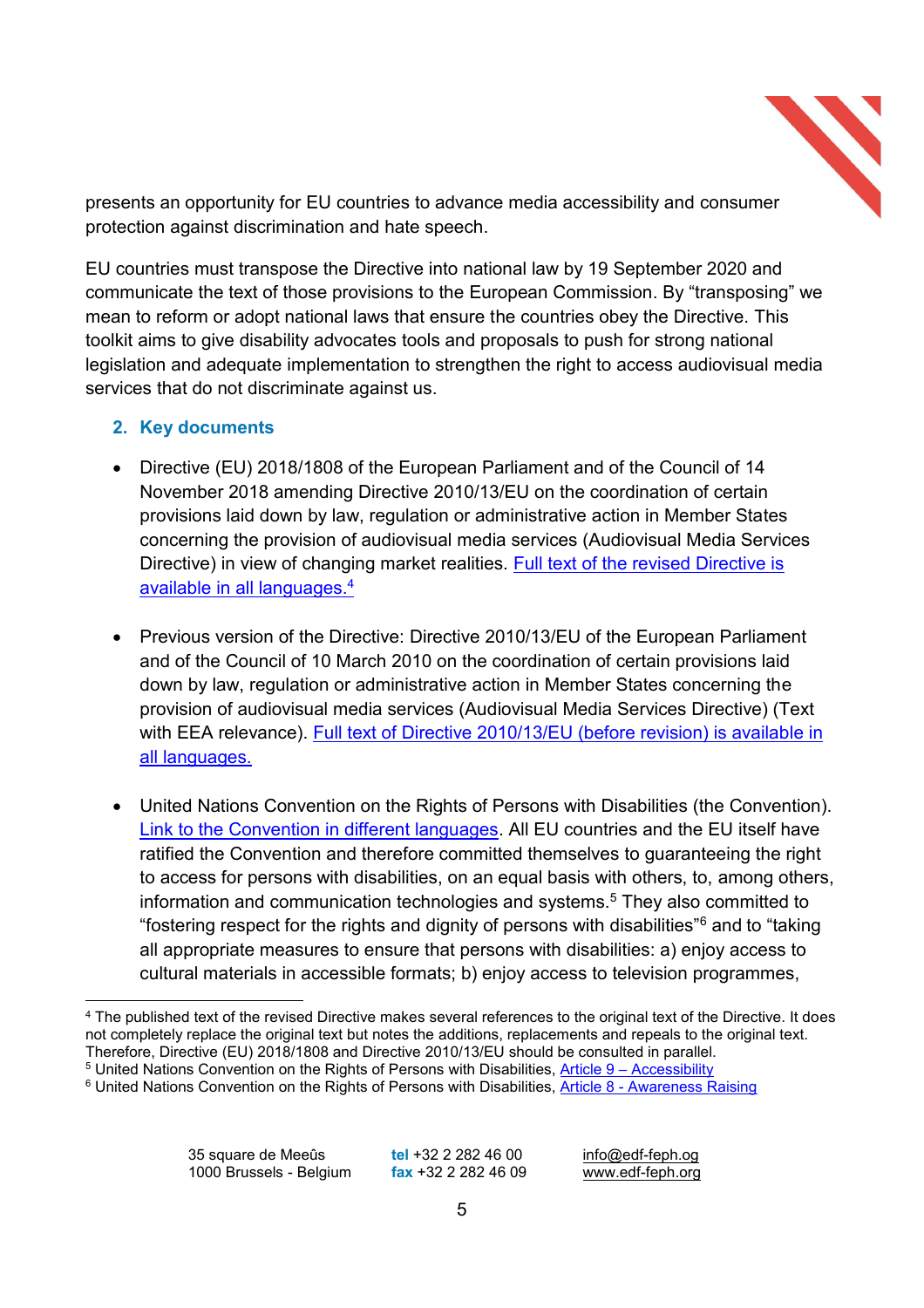

films, theatre and other cultural activities, in accessible formats",<sup>7</sup> Finally, the EU and EU countries are also obliged "to ensure that persons with disabilities can exercise the right to freedom of expression and opinion, including the freedom to seek, receive and impart information and ideas on an equal basis with others and through all forms of communication of their choice."<sup>8</sup>

## **3. Timeline from transposition to implementation**

| 19 September 2020 | Deadline for EU countries to bring laws, regulations and<br>administrative provisions needed to obey this Directive into force.<br>They shall immediately communicate the text of the provisions to<br>the European Commission.                                       |
|-------------------|-----------------------------------------------------------------------------------------------------------------------------------------------------------------------------------------------------------------------------------------------------------------------|
| 19 December 2022  | Deadline for the first report by EU countries to the European<br>Commission on the implementation of Article 7, paragraph 1, i.e.<br>accessibility of the audiovisual media services for persons with<br>disabilities. This reporting must be done every three years. |
| 19 December 2022  | Deadline for European Commission's first report on the application<br>of the Directive. This reporting must be done every three years.                                                                                                                                |
| 19 December 2026  | Deadline for evaluation by the European Commission on the<br>impact of the Directive and its added value, accompanied by<br>proposals for its review.                                                                                                                 |

Please note that the above are final deadlines; there is nothing stopping EU countries from implementing and submitting the above earlier.

## **4. Key definitions**<sup>9</sup>

**Audiovisual media service** means a service which is under the editorial responsibility of a media service provider and has the primary purpose to provide programmes to the general public through electronic communication networks. This service is either a television broadcast or an on-demand audiovisual media service; audiovisual media service also includes audiovisual commercial communication (for example, TV ads).

 <sup>7</sup> United Nations Convention on the Rights of Persons with Disabilities, Article 30 - Participation in cultural life, recreation, leisure and sport

<sup>8</sup> United Nations Convention on the Rights of Persons with Disabilities, Article 21 - Freedom of expression and opinion, and access to information

 $\frac{9}{9}$  See Article 1 of Directive (EU) 2018/1808 for full list of definitions.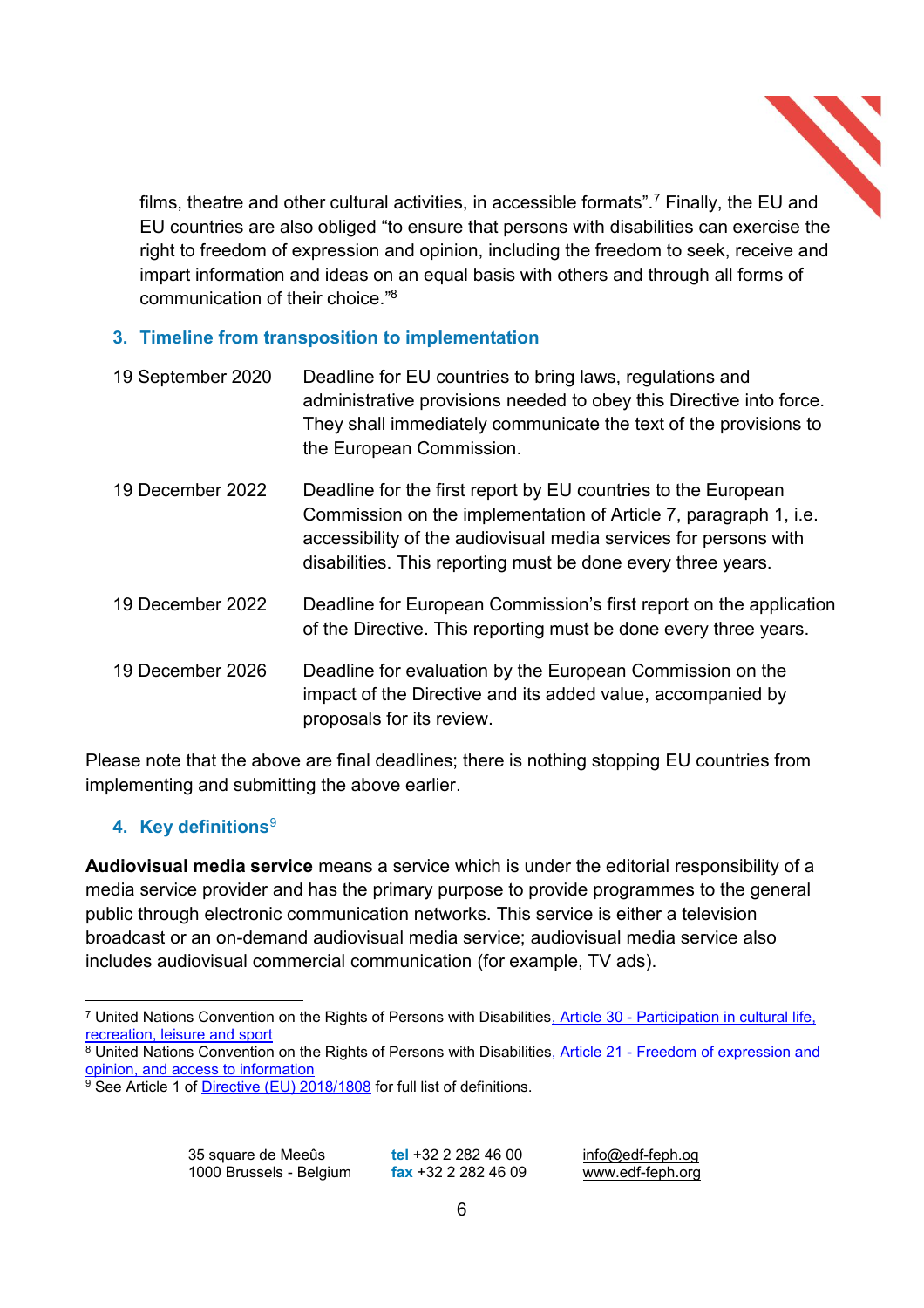

- x **Television broadcasting** or **television broadcast** (also called linear audiovisual media service) is an audiovisual media service provided by a media service provider for simultaneous viewing of programmes on the basis of a schedule. Broadly speaking, these are regular TV shows, news broadcast and other segments that pass on TV channels and were already scheduled.
- **Audiovisual commercial communication** means images with or without sound which are designed to promote, directly or indirectly, goods, services or companies. This includes television advertising, sponsorship, teleshopping and product placement.
- x **On-demand audiovisual media service** (also called non-linear audiovisual media service. or OTT's: Over the Top services, or video on-demand (VOD) services) is an audiovisual media service provided by a media service provider for the viewing of programmes at the moment chosen by the user and at their individual request on the basis of a catalogue of programmes selected by the media service provider. Examples of on-demand audiovisual media services are Netflix, HBO or Hulu.

**Audiovisual Media service provider** means the natural or legal person who has editorial responsibility for the choice of the audiovisual content of the audiovisual media service and determines the manner in which it is organised. This means for example, TV channels or video on-demand services such as Netflix.

**Broadcaster** means a media service provider of television broadcasts.

**Programme** is a set of moving images with or without sound constituting an individual item within a schedule or a catalogue established by a media service provider and the form and content of which are comparable to the form and content of television broadcasting. Examples include feature-length films, sports events, situation comedies, documentaries, children's programmes and original drama.

**Video-sharing platforms** are platforms which allow users to upload and share videos or live stream their own videos to the Internet. These can either be for the general public to watch, or particular users on a shared network. Examples are YouTube, Vimeo, Dailymotion, etc.

## Other definitions not included in the Directive:

**Subtitles** (also called captions) provide a textual representation of dialogue within the same language or translated into another language. There is an important difference between subtitles and subtitles for the deaf and hard of hearing (see definition below), as the latter is an access service as opposed to 'regular' subtitles. Subtitles are intended for hearing viewers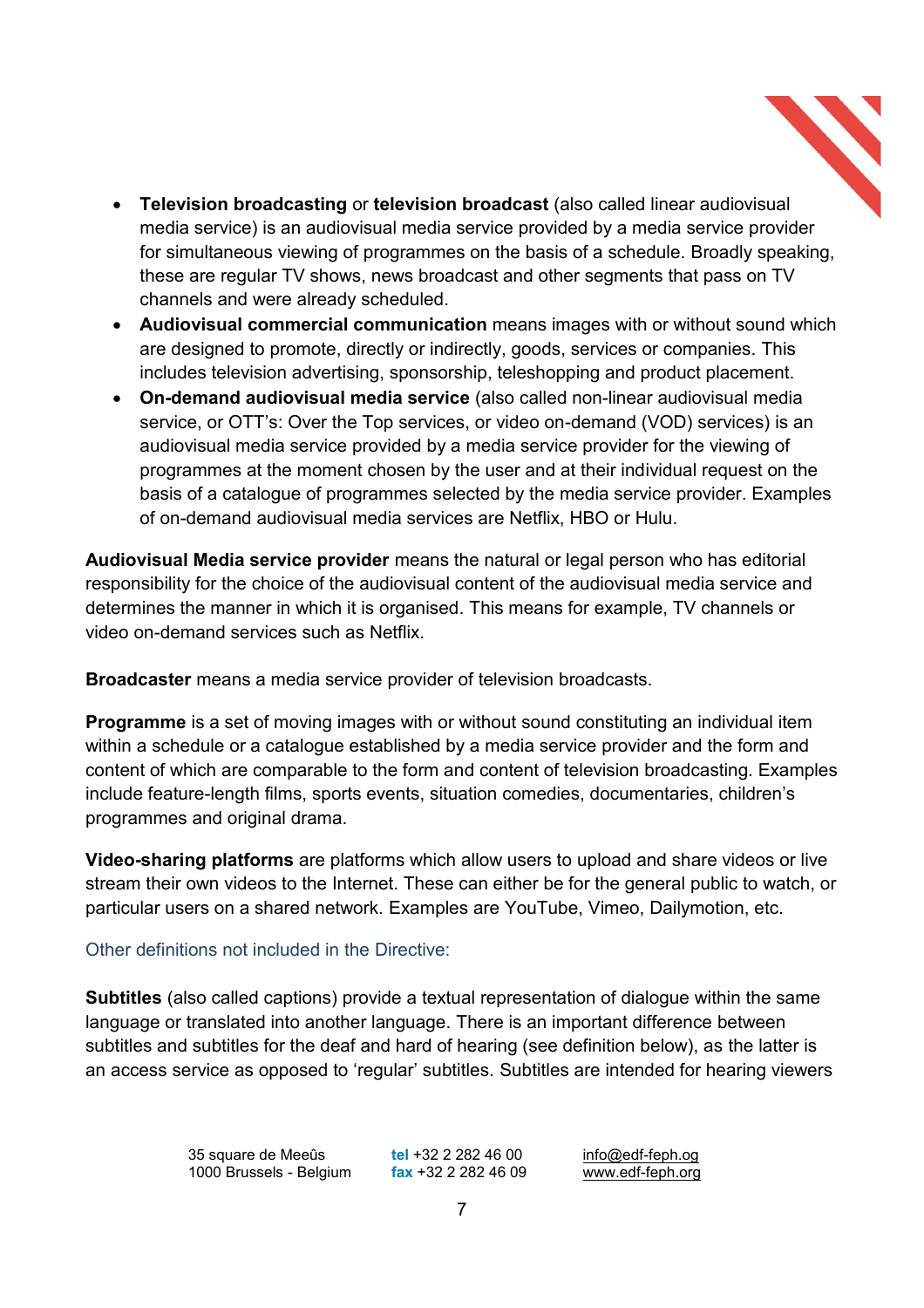

who do not understand the language. For this reason, subtitles only show the spoken content but not the sound effects or other audio elements. They are usually used to refer to translations, for instance subtitles for a foreign film.

**Access services:** term used to refer to accessibility services (for example, subtitles for the deaf and hard of hearing, audio description, sign language and spoken subtitles) that are described below, but is not limited to them, as other features may be introduced, such as clean audio, slow video, etc.

- **Audio description** communicates important visual content with spoken information inserted as a narrative between the dialogue and other programme sounds. It is essential for the full understanding and enjoyment of television programmes by persons with visual and intellectual disabilities. The term 'video description' is often used to refer to audio description of audiovisual material, with the term 'audio description' used for the describing of visual presentations in general, including theatre, sports and events.
- Clean Audio: Allows users to separate and emphasize spoken dialogue and important non-verbal information from background sounds. This access service can be useful for hard of hearing persons and other viewers especially in noisy environments.
- x **Cognitive Accessibility:** this includes easy to understand language, accessible user interface (for example, by avoiding too many impressions in image composition), provides users enough time to read content, etc. **Extended video description** is an example of cognitive accessibility measure in audiovisual media. The audiovisual content is paused at key moments and longer description of the situation or scene is provided, by allowing viewers with cognitive and learning disabilities, among others to process content in a more accessible manner.
- Sign language interpretation is the use of a sign language to convey the information contained in the programme audio (speech and other important sounds) to viewers who are deaf, or for whom sign language is their first language, and other sign language users (for example, some heard of hearing persons). Provision of subtitles and closed captions by no means removes the need for sign language interpretation.
- **Spoken subtitles** are the reading aloud of interlingual subtitles in a spoken voice. These are accessibility measures especially useful for persons with visual or reading impairments and for blind/deafblind persons, particularly in countries which do not dub programmes into the national language. Spoken subtitles are also known as **audio subtitles**.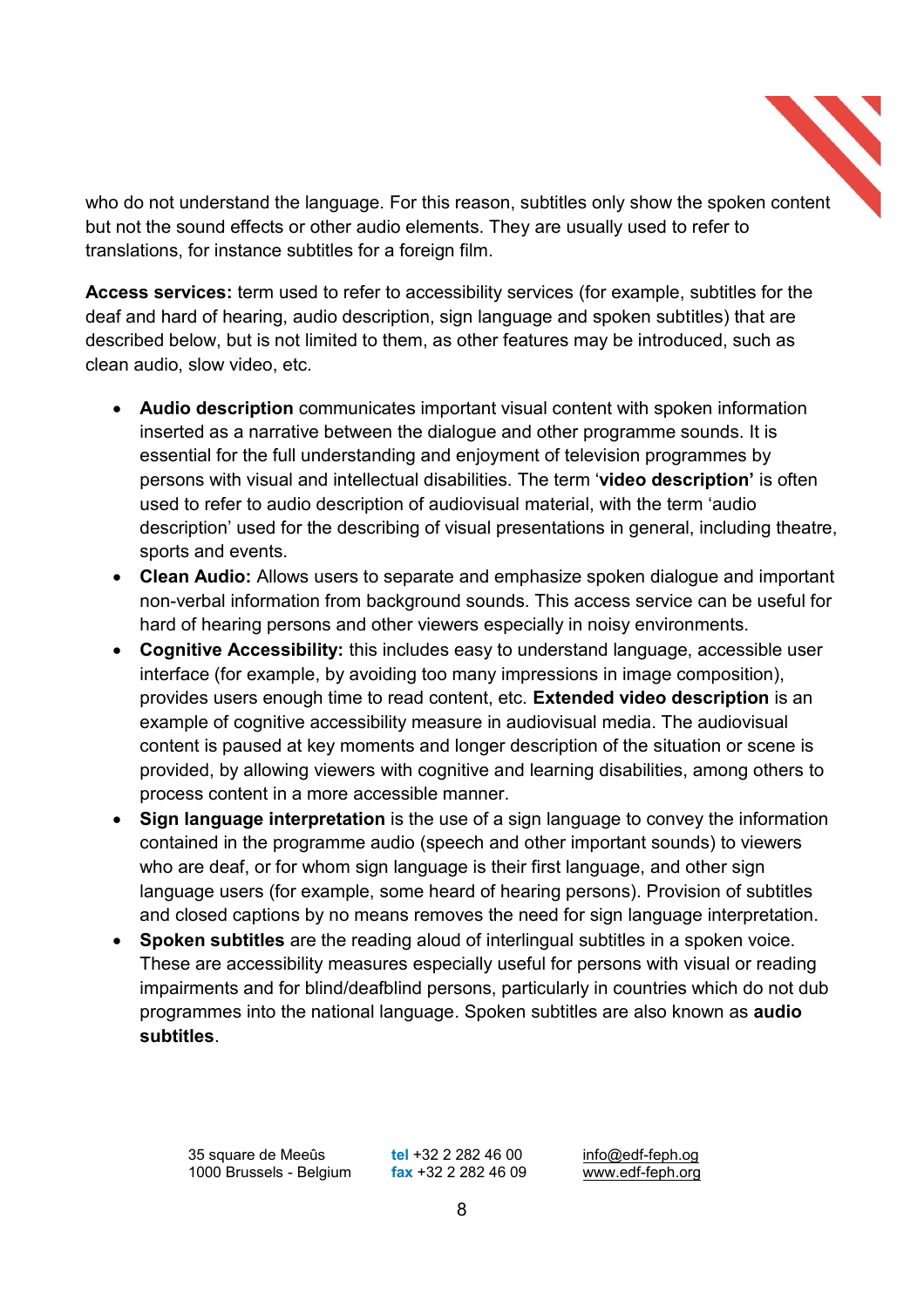

- **Subtitles for the Deaf and Hard of Hearing (SDH)** differ from regular subtitles in so far that they provide important non-speech information as well as speaker identification, which may be useful when the viewer cannot otherwise visually tell who is saying what. An example of non-speech information can be "footsteps", "dog barking" or "cracking window". Subtitles for the Deaf and Hard of Hearing are also referred to as **captions** in some countries such as the US. Captions or SDH can be closed or open.
- **Closed captions** or closed SDH are not visible until activated by the viewer, usually via the remote control or menu option. They can be personalised, and they are particularly useful for deafblind users. **Open captions** or open SDH, on the other hand, are 'burned-into' or 'hard-coded' onto the video and are visible to all users. They cannot be personalised.

**Services providing access to audiovisual media services** are transmitted by electronic communications networks which are used to identify, select, receive information on, and view audiovisual media services and any provided features, such as subtitles for the deaf and hard of hearing, audio description, spoken subtitles and sign language interpretation, which result from the implementation of measures to make services accessible as referred to in Article 7 of AVSMD; and includes electronic programme guides (EPGs).10

# Advice for organisations of persons with disabilities**:**

 $\triangleright$  Ensure the national legislation includes explicit references and definitions of the access services as the Directive does not define them. You may use the abovementioned definitions for guidance or take them from national or international standards (see reference documents). This will ensure the deployment of the necessary accessibility features and that these are provided correctly (for example, regular language subtitles do not count as Subtitles for the deaf and hard of hearing (SDH)).

## **5. Key players for transposition at national level**

1. Member States (EU countries)

Each government is responsible for transposing the Directive into national law, meaning that they need to adopt new legislation or reform existing laws and legal dispositions in order to comply with the Directive. The national laws can go beyond the Directive or can regulate aspects not included in it. It is worth bearing in mind that some of the responsibilities derived

 <sup>10</sup> As defined in Article 3(6) of Directive (EU) 2019/882 (European Accessibility Act)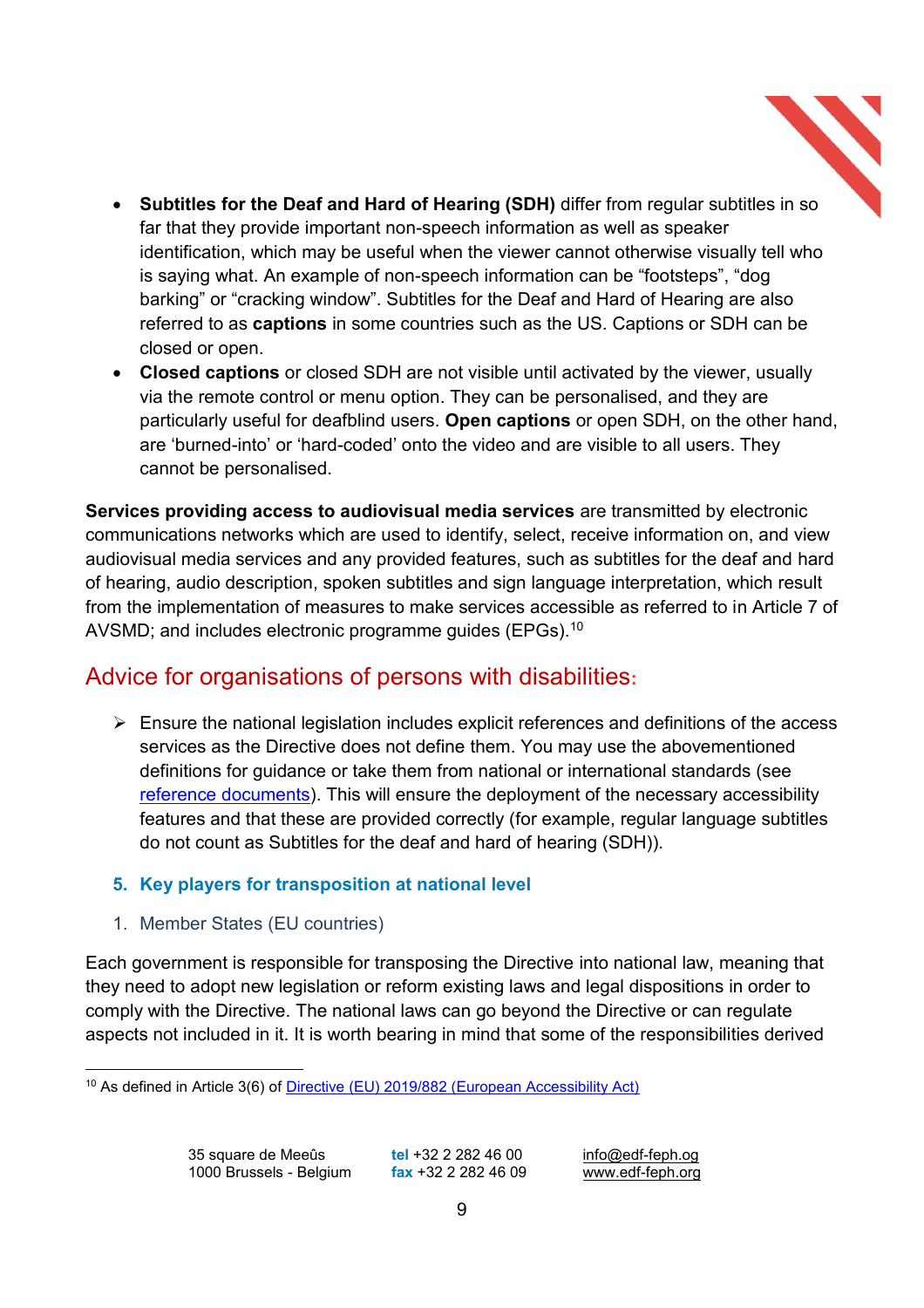

from these laws will be assigned to the national regulatory body (for example, quality of access services).

## 2. National regulatory authorities and/or bodies

Each EU country shall designate one or more independent national regulatory authorities and/or bodies<sup>11</sup> to ensure that the implementation of the Directive is carried out effectively. They will be responsible for the enforcement of the national measures that exist due to the Directive and for ensuring compliance with European and national rules. Close cooperation between these bodies is necessary to ensure the correct application and address issues of misinterpretation of the Directive. The European Commission can approach the national authorities to ask for additional information or to inform them of potential issues in relation to the transposition or the implementation of the Directive in their national legislation before initiating an infringement procedure against a Member State.

## 3. Organisations of persons with disabilities (DPOs) and other civil society organisations

Organisations of persons with disabilities are key players for the good implementation of the Directive. They have expertise in media accessibility and some also have expertise in developing access services. So, and they can influence how effectively the Directive will be implemented in their respective countries. Even though the Directive does not explicitly state their right to be consulted, all EU countries are obliged to involve organisations of persons with disabilities from the outset in line with the UN Convention on the Rights of Persons with Disabilities<sup>12</sup> to ensure adequate quantity and quality standards. DPOs' role is important because Member States have significant freedom in how they can implement different aspects of the Directive. Some countries have come further in implementing access services. Others need more involvement to reach better laws with ambitious deadlines and a wider scope.

The Directive mentions the importance of accessible point of contact and complaint point for persons with disabilities to provide feedback in Article 7.4 (see Part 2.4).

## 4. Providers of Audiovisual media services

The Directive imposes increased obligations on broadcasting companies, both public and commercial, including TV and on-demand audiovisual media services. These providers will be

 <sup>11</sup> You can find contacts of your national regulatory authority or body in the website of the European body that groups them (ERGA).

 $12$  UN Convention on the Rights of Persons with Disabilities, Article 4.3 – General obligations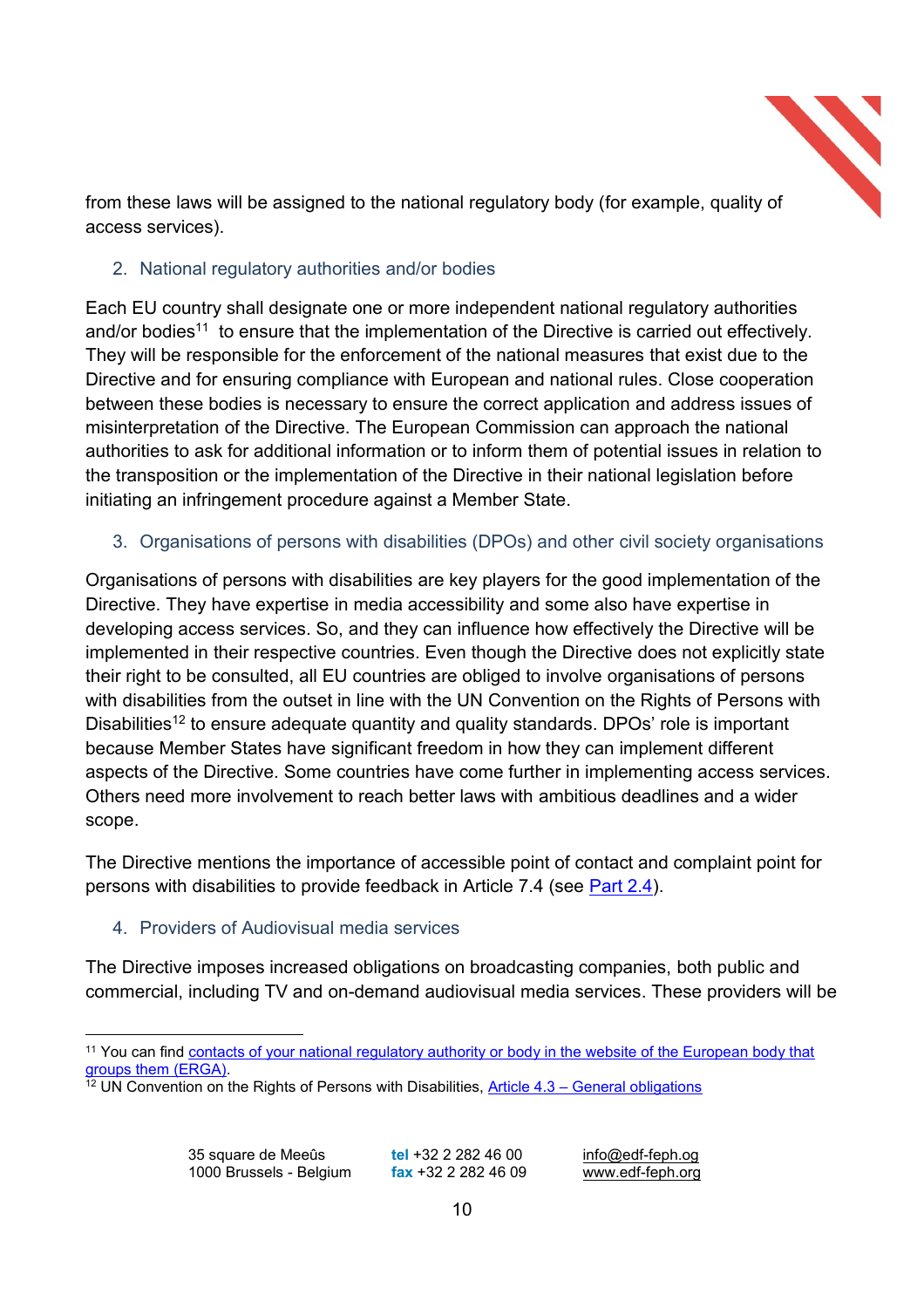

active players during the national transposition of the Directive, most likely to advocate for softer and more flexible rules. They may also be represented by umbrella organisations, such as the European Broadcasting Union<sup>13</sup> or the **Association of Commercial Television** at European level. In relation to making their services accessible to persons with disabilities, they will likely have to invest financially and understand better the needs of their users and their expertise in providing access services.

Each country will establish and regularly update a list of providers under their jurisdiction and share it with the European Commission, which is obliged to make it public in a centralised database. This will be especially important for monitoring and reporting during the implementation of national rules stemming from this Directive.

## 5. The European Commission

The Commission has the power to pursue infringement proceedings against a particular Member State in case of late and/or incorrect transposition or application of the Directive. The Commission may learn about such infringements through complaints by citizens, questions posed by Members of the European Parliament to the Commission or monitoring carried out by independent consultants.

# Advice for organisations of persons with disabilities:

- $\triangleright$  Identify which ministries are involved in transposing the Directive into national law; if you don't know who oversees this work, ask your minister in charge of disability affairs or digital affairs/telecommunications.
- $\triangleright$  Exercise your right to be consulted as soon as possible. Governments must draft and adopt national laws before the deadline. Relevant ministries are already preparing for this, so you should already contact your government and get involved at national level to ensure you can brief officials and get the best out of the Directive for persons with disabilities in your country.
- ¾ Visit the website of the European Regulators Group for Audiovisual Media Services Secretariat to find the contact information of national regulatory authorities or bodies, and locate the responsible experts for audiovisual matters, and on media accessibility, as they will be involved in the enforcement and monitoring of the new rules. They might also guide

 <sup>13</sup> EBU has an expert group on access services.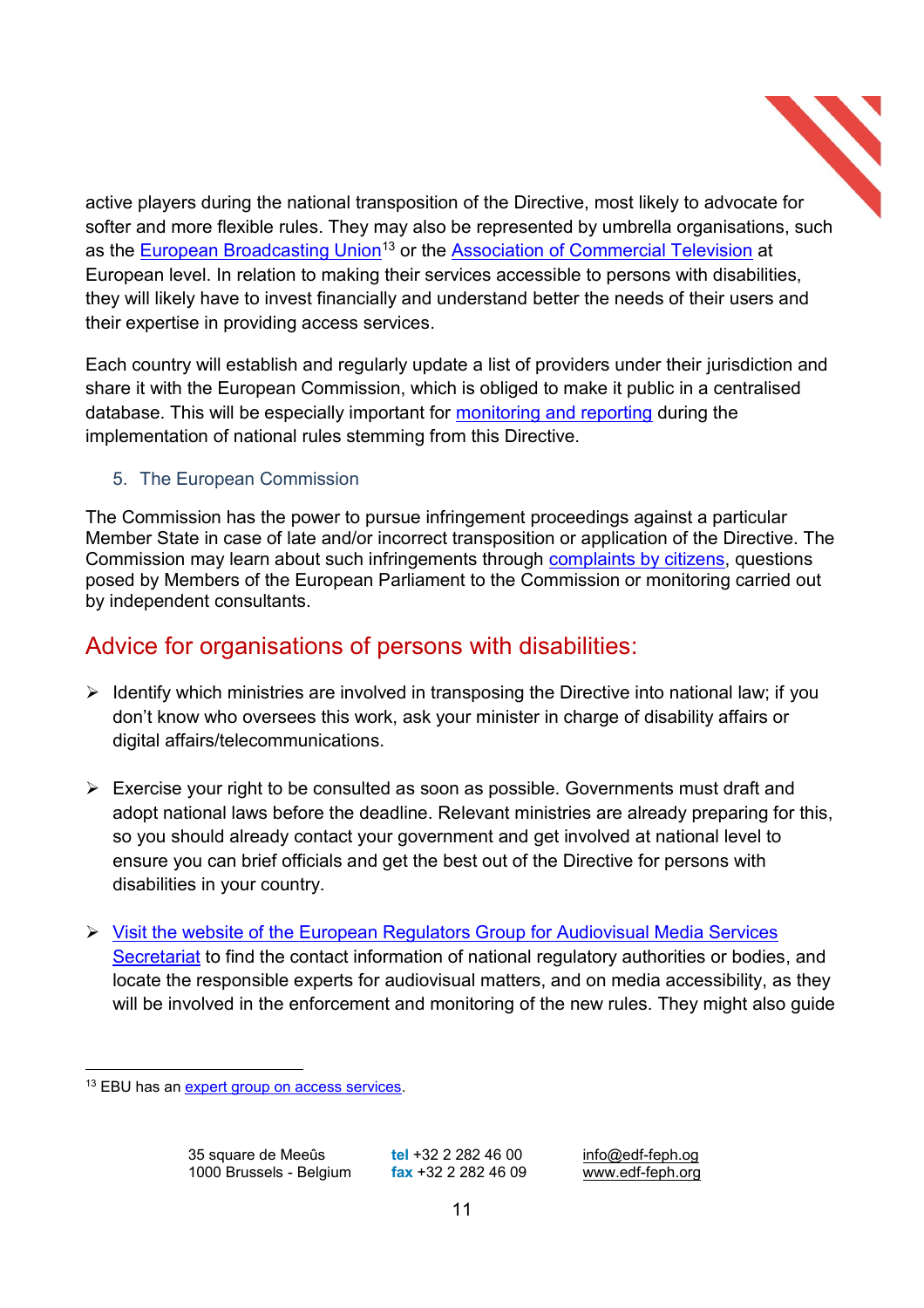

you to the ministries/government officials responsible for the transposition of the Directive and support later on during any irregularities regarding implementation.

- $\triangleright$  Maintain ongoing dialogue with technical professionals and with decision-makers, officials at management level. Political will at higher level will ensure support and resources to technical experts, so that they can realise their roles effectively.
- $\triangleright$  Contact the EDF Secretariat if you need advice locating your national regulatory body.
- $\triangleright$  Once you have identified the right official or minister: write to them and request an appointment to set out your position and offer your advice.
- $\triangleright$  Engage with other groups (for example, representing persons with a range of disabilities, representing older people, viewers' associations, or other consumers' organisations) to find out if you can work together on the Directive. If you can have a dialogue with your national authorities as part of a large coalition, this is likely to be very effective. If you decide to work as part of a coalition, agree a common strategy before any meeting with representatives of your government.
- $\triangleright$  Contact members of your national parliament who have an interest in disability and media accessibility. They may be able to help by putting pressure on your government to ensure an effective implementation of the Directive. Members of the European Parliament from your country can also be allies.
- $\triangleright$  When negotiating with national authorities, especially in regard to aspects not covered by the Directive (see Part 2.11), always refer to their existing obligations to ensure the right to access information by persons with disabilities under the UN Convention on the Rights of Persons with Disabilities, as well as existing EU legislation (for example, public procurement law), and national laws (for example, antidiscrimination law).
- $\triangleright$  Refer to relevant consumer rights protection legislation to stress your right as a consumer.
- $\triangleright$  Ask your national regulators to give you the list of providers of audiovisual media service under their jurisdiction. Emphasise that they should make these lists publicly available in accessible formats. This will be important for future monitoring and reporting during application of the rules stemming from the Directive.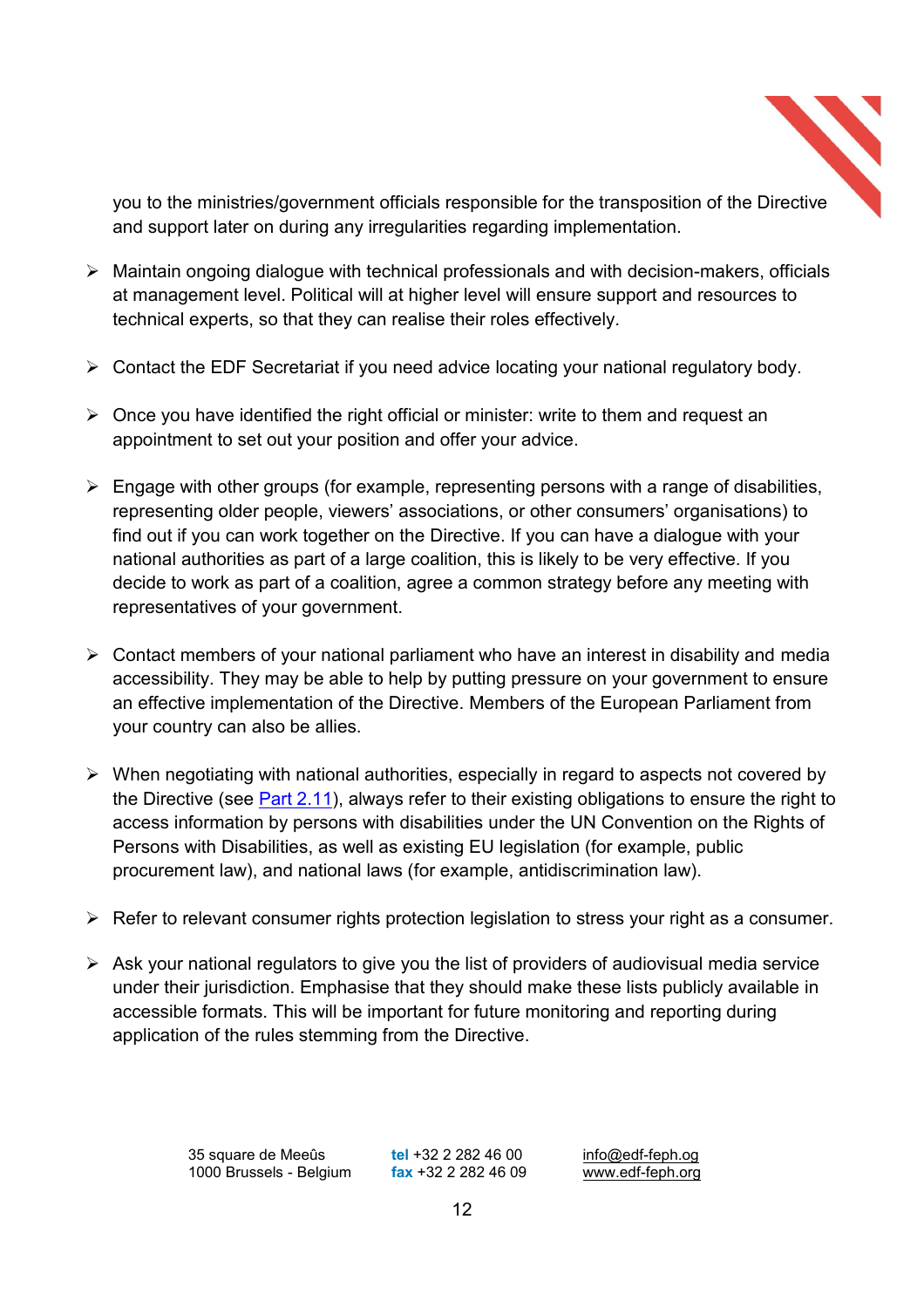$\triangleright$  Stay informed on who the biggest public and private providers of audiovisual media services in your country are. Check if they have specialists working on accessibility and offer your support as users in understanding your needs, the importance of media accessibility and quality access services. Try to meet with the persons that have the power to make decisions in their organisations. Inform about the benefits of making audiovisual content accessible too, and how this leads to reaching wider audiences (for example, nonnative speakers, or older persons) and to increased competitiveness in the market (for example, an increasing number of users make use of subtitled videos on their mobile devices).

#### 6. Other stakeholders

These players are not essential during the phase of transposition, but it is good to know about them as they will be important for us to engage at European-level.

# *European Regulators Group for Audiovisual Media Services (ERGA)*

The European Regulators Group for Audiovisual Media Services (ERGA) is the advisory body composed of national independent regulatory bodies (see Part 1.5.2) in the field of audiovisual media services. Its main objectives are to support the European Commission ensuring consistent application of this Directive, and to facilitate cooperation and exchange of good practices among the national regulatory bodies. To advise the Commission, ERGA may consult with market participants, consumers and end-users, therefore it is important to establish good contact with this body member bodies as soon as possible.

## *Contact Committee*

Contact Committee was established by the European Commission to monitor the implementation of the Directive and the developments in the sector. It is chaired by the European Commission and composed of country representatives. The Committee also helps the countries with their national reports which must be written every two years. Unlike ERGA, where only regulatory bodies are represented, the European Commission and officials from governments of EU countries are also represented at the Committee as well.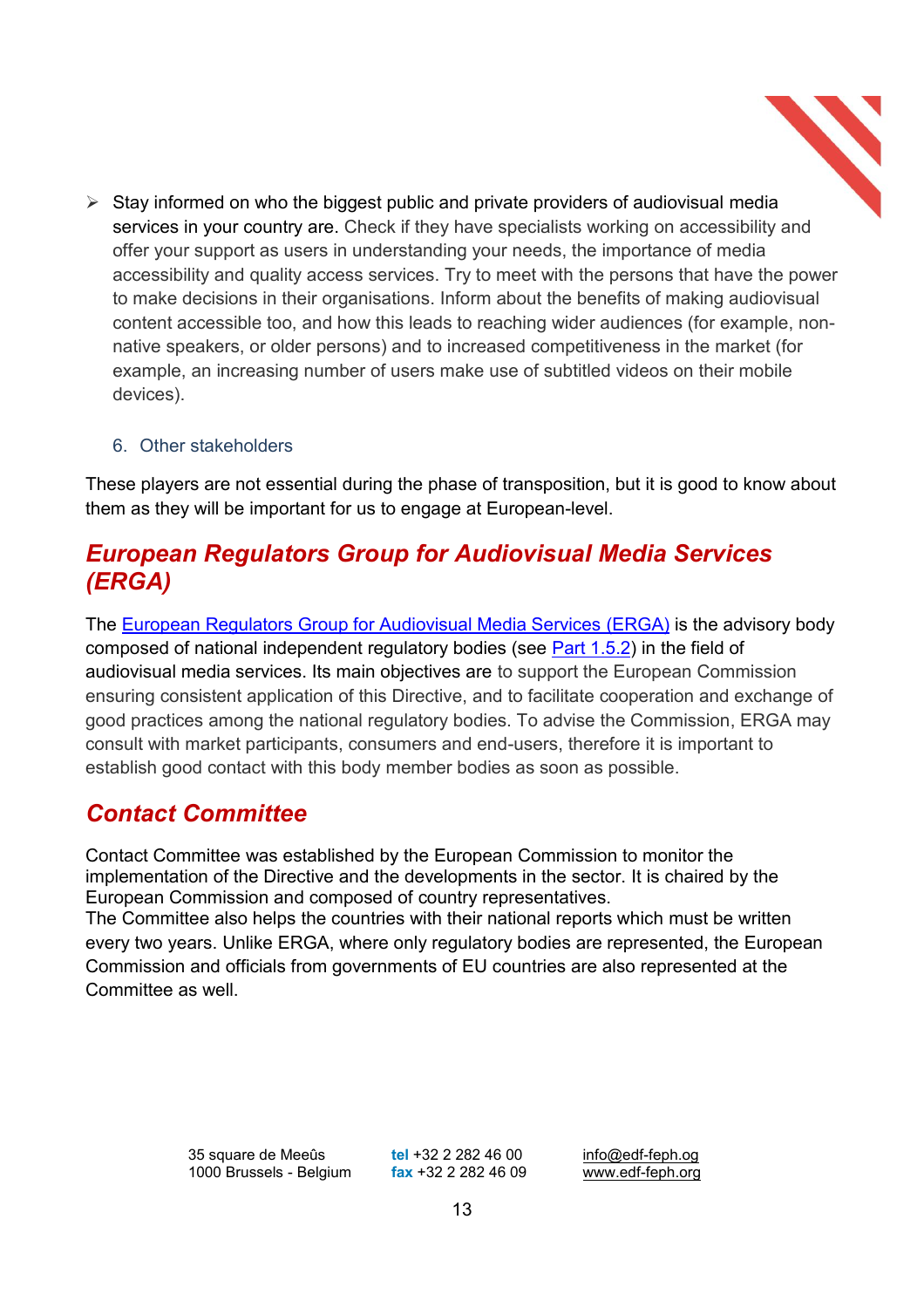

## **6. What is a µminimum harmonisation' Directive?**

The Directive only sets out the **absolute minimum requirements** without detailing how to comply with them<sup>14</sup>. Regarding advancement of audiovisual content accessibility by TV broadcasters and on-demand service providers, the Directive does not specify how or how much providers should progress. Countries must decide how to do it, and can go beyond the Directive in their national rules. The Directive states: "Member States shall remain free to require media service providers under their jurisdiction to comply with more detailed or stricter rules in the fields coordinated by this Directive, provided that such rules are in compliance with Union law. $15$  Therefore:

- If there are better provisions already in place in a country, the government of that country does **not** have to weaken these provisions. These provisions certainly **cannot** be weaker than those of the Directive.
- Governments can decide to implement new provisions that go beyond what is in the Directive (for example, stronger rules, earlier deadlines).

# Advice for organisations of persons with disabilities**:**

- $\triangleright$  Tell your government to keep existing provisions in your country that are more beneficial to persons with disabilities (please note: this will not be the case in many countries, and it is important to consider all the provisions in the Directive carefully before you do this).
- ¾ Stress that the Directive requires **continuous and progressive** advancement on accessibility of audiovisual media services. Even countries with advanced accessibility requirements need to make further progress to ensure the right of access to audiovisual content by persons with disabilities. Universal approach to accessibility should be promoted when setting national guidelines and standards, as required by UN Convention on the Rights of Persons with Disabilities.<sup>16</sup>
- $\triangleright$  Use discussions with your national authorities as an opportunity to strengthen and extend persons with disabilities' rights to access audiovisual media services at national level. Consider that this work will be beneficial for future advocacy work regarding the transposition of the European Accessibility Act (see Part 2.11).

<sup>&</sup>lt;sup>14</sup> You can read more what an 'EU Directive' is in our '<u>Did EU know? Legal tools' article</u>. <sup>15</sup> Article 4.1 of Directive (EU) 2018/1808

 $16$  Article 4.1(f) – General obligations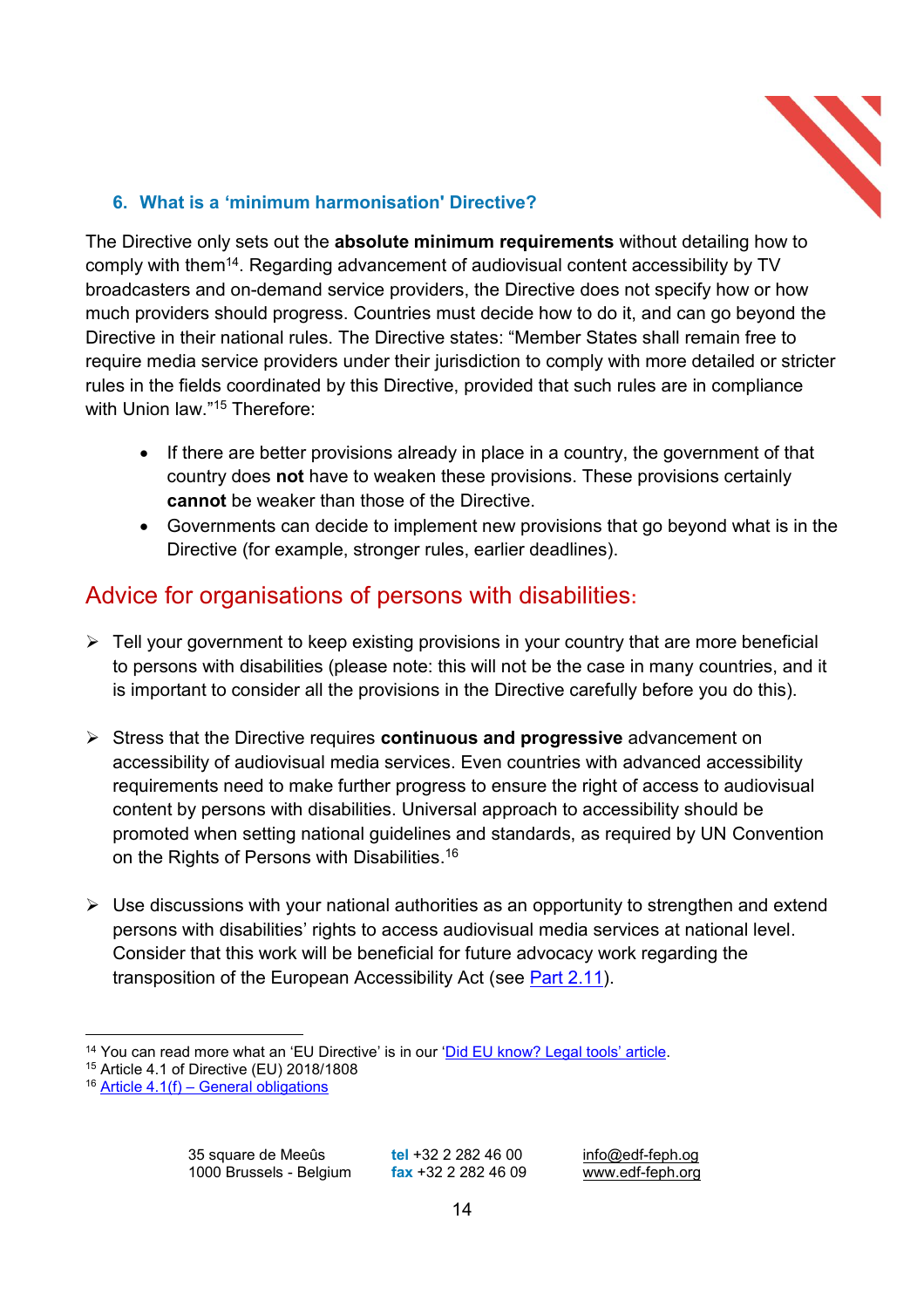

 $\triangleright$  Be prepared to demonstrate the benefits for persons with disabilities and the wider society of more ambitious provisions on media accessibility.

# **Part 2 – Working towards effective transposition**

In this section of the toolkit we aim to explain what the Directive covers, how will it work together with the European Accessibility Act for a more accessible EU, and other aspects that could be added to national law to advance accessibility of audiovisual media content.

The main accessibility focus of the Directive is summarised in Article 7. We will go through its five paragraphs, adding recommendations on how to advance them. We will then cover important aspects regarding protection from discriminatory and hate speech, enforcement, monitoring and reporting of the Directive, and the European Commission's review of how EU countries implement it in the years to come.

## **1. Making audiovisual media services accessible**

**Article 7.1. - Member States shall ensure, without undue delay, that services provided by media service providers under their jurisdiction are made continuously and progressively more accessible to persons with disabilities through proportionate measures.**

This phrasing is subjective, which can reduce the impact of the Directive in practice. At national level, it is important that rules are formulated in very concrete language with clear targets and timelines.

# Advice for organisations of persons with disabilities**:**

#### Quantitative targets and timelines

- ¾ Push national regulators to set specific **targets** stating **what percentage of audiovisual content should be made accessible**: that is, percentage of content with access services.
- ¾ Push for quantitative targets linked to **clear timelines**. For example, what percentage of content should have Subtitles for the deaf and hard of hearing in one year, two years, three years, four years, etc. after national law comes into force.

## **The table below is an example on how this could be done in a country that would start from no accessibility requirements whatsoever.**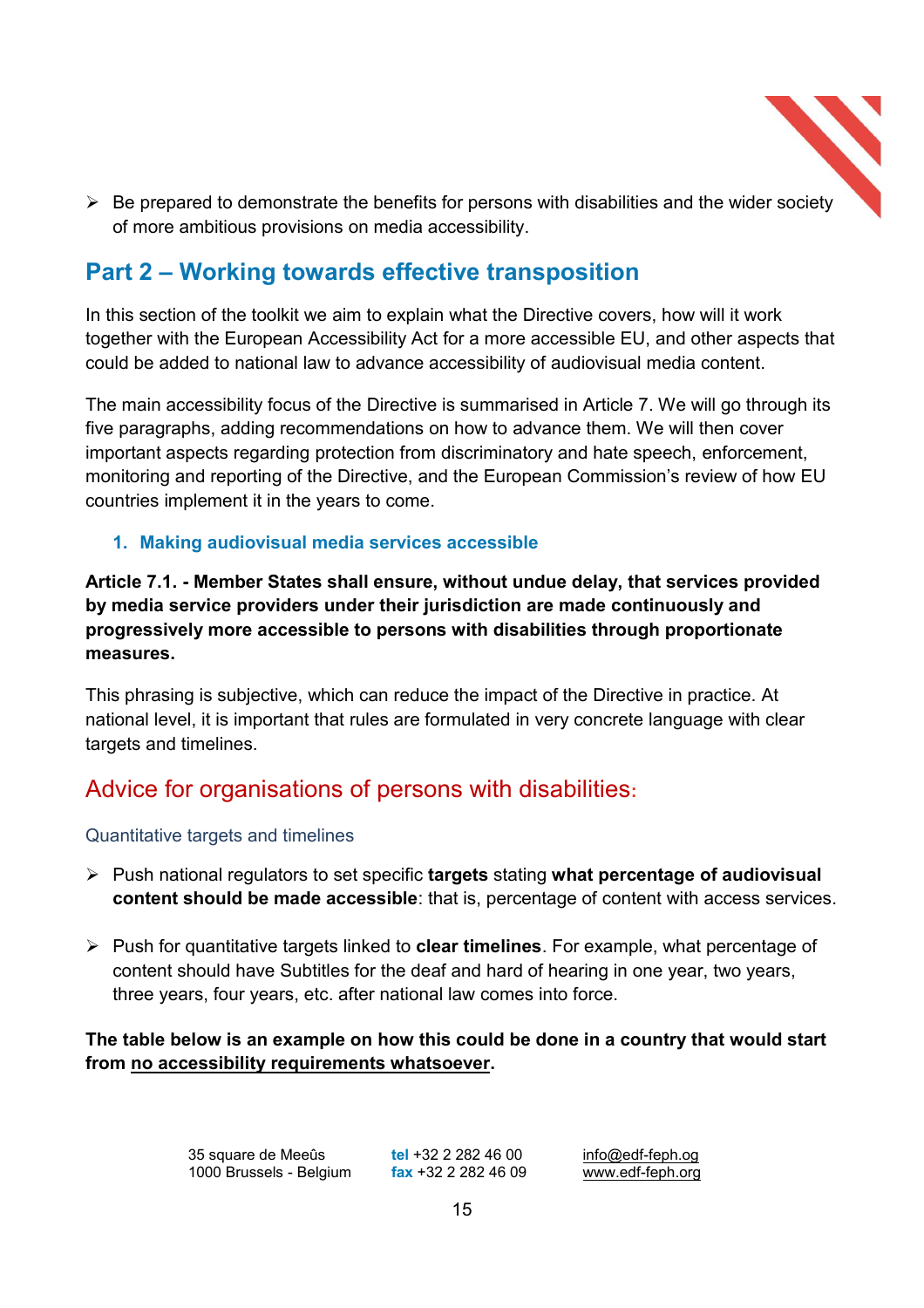| <b>Access</b>     | 2020 | 2021 | 2022 | 2023 | 2024 |
|-------------------|------|------|------|------|------|
| service/Year      |      |      |      |      |      |
| Subtitles for the | 20%  | 40%  | 60%  | 80%  | 100% |
| deaf and hard     |      |      |      |      |      |
| of hearing        |      |      |      |      |      |
| Signing           | 7%   | 10%  | 12%  | 15%  | 18%  |
| Audio             | 7%   | 8%   | 10%  | 12%  | 15%  |
| description       |      |      |      |      |      |
| Spoken            | 20%  | 40%  | 60%  | 80%  | 100% |
| subtitles         |      |      |      |      |      |

These targets can be defined either by the government or delegated to the regulatory authority, (see example of Ofcom in the  $UK^{17}$ ), and can be done for each public and private TV broadcaster and on-demand audiovisual media service platform in the country.18 Once set, these targets should be revisited regularly, considering developments in the sector and opportunities created by emerging technologies allowing for faster progress.

We recommend that organisations representing different disability groups gather first and agree on a common approach towards the quantitative targets to avoid conflicting positions when negotiating with the government.

Other aspects to consider include the type of program and broadcasting time (for TV channels) to prevent situations such as accessible content only available late at night, or the same content re-casted repeatedly to meet the target.

Usually, when this approach is taken, there are thresholds for TV channels with small resources (for example, local TV channels). The way of discussing these are by referring to the audience they reach. For example, TV channels with less than 1% of *share* (audience) will not need to produce the access services themselves but will need to require them when procuring content by audiovisual producers (so when they "buy" a film, they will need to request Subtitles for the deaf and heard of hearing and audio description).

<sup>&</sup>lt;sup>17</sup> Ofcom's Code on Television Access Services

<sup>&</sup>lt;sup>18</sup> It is important to note, the UK example is based on 24-hour broadcasting time or whole time if a specific channel is live.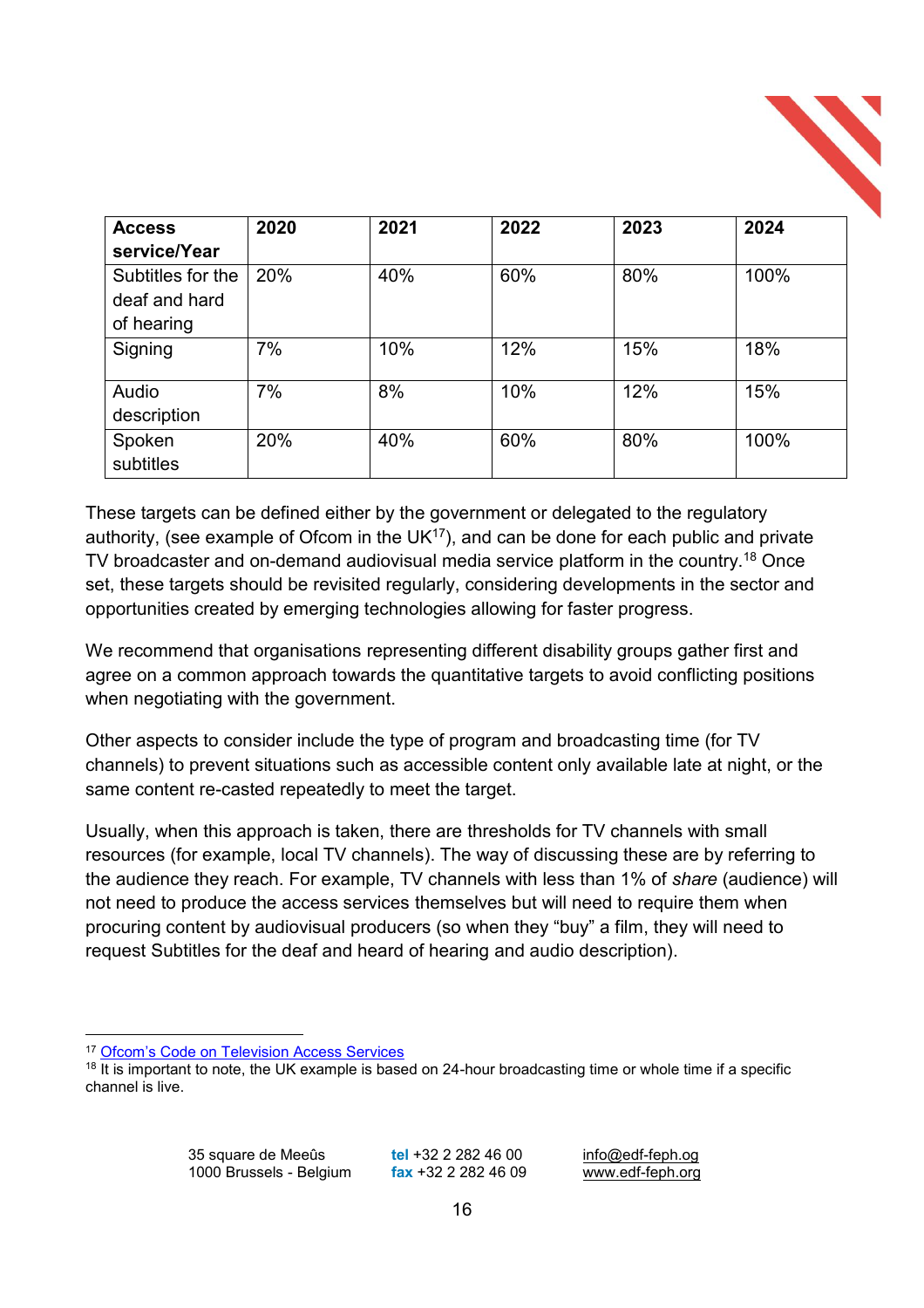

It is extremely important to require that when an audiovisual content is made accessible, it always contains the access services regardless of the means through which the content is watched. This is to prevent situations such as an audio descripted movie being broadcasted on air, but the audio description not available when the users want to watch it through the online catalogue of the TV channel.

Push for penalties for those audiovisual media service providers that do not meet the targets.

## Qualitative targets

In addition to quantitative and temporal targets, push for setting **qualitative indicators**. It will be almost pointless to have services in place with insufficient quality. To ensure high level of quality of access services, it is important to agree on indicators in close consultation with consumers of audiovisual media services and their representing organisations. In addition, national and international standards, as well as state-of-the-art research are important resources to ensure proper quality as well (see reference documents below).

Below we highlight *some* aspect of quality assurance, which are by no means exhaustive.

- Proper synchronisation of access services in audiovisual media content is crucial. For example, if subtitling and/or spoken subtitling is placed at the wrong time during a broadcast, or the reading speed is too fast, it will make the content more confusing for viewers.
- Subtitles should also be provided as closed captions, to allow the user to adjust it to their needs. For example, deafblind viewers with limited vision might need changeable size of subtitles on the screen.
- When it comes to audio description, it is important to ensure an adequate audio mix of the audio track of the content and the audio track of the audio description. A dynamic audio description adjustable by the user can be further helpful.
- For the sign interpretation to be of high quality it is important to consider aspects related the position, shape and size of the interpretation window, colour contrast between the interpreter and background, visual information (for example, subtitles, banners) blocking the signer and avoiding delays in live interpreting.

# Advice for organisations of persons with disabilities**:**

 $\triangleright$  Highlight the above aspects to national authorities and regulators. This will inform them of the importance of not only having access services in place but also setting quality indicators.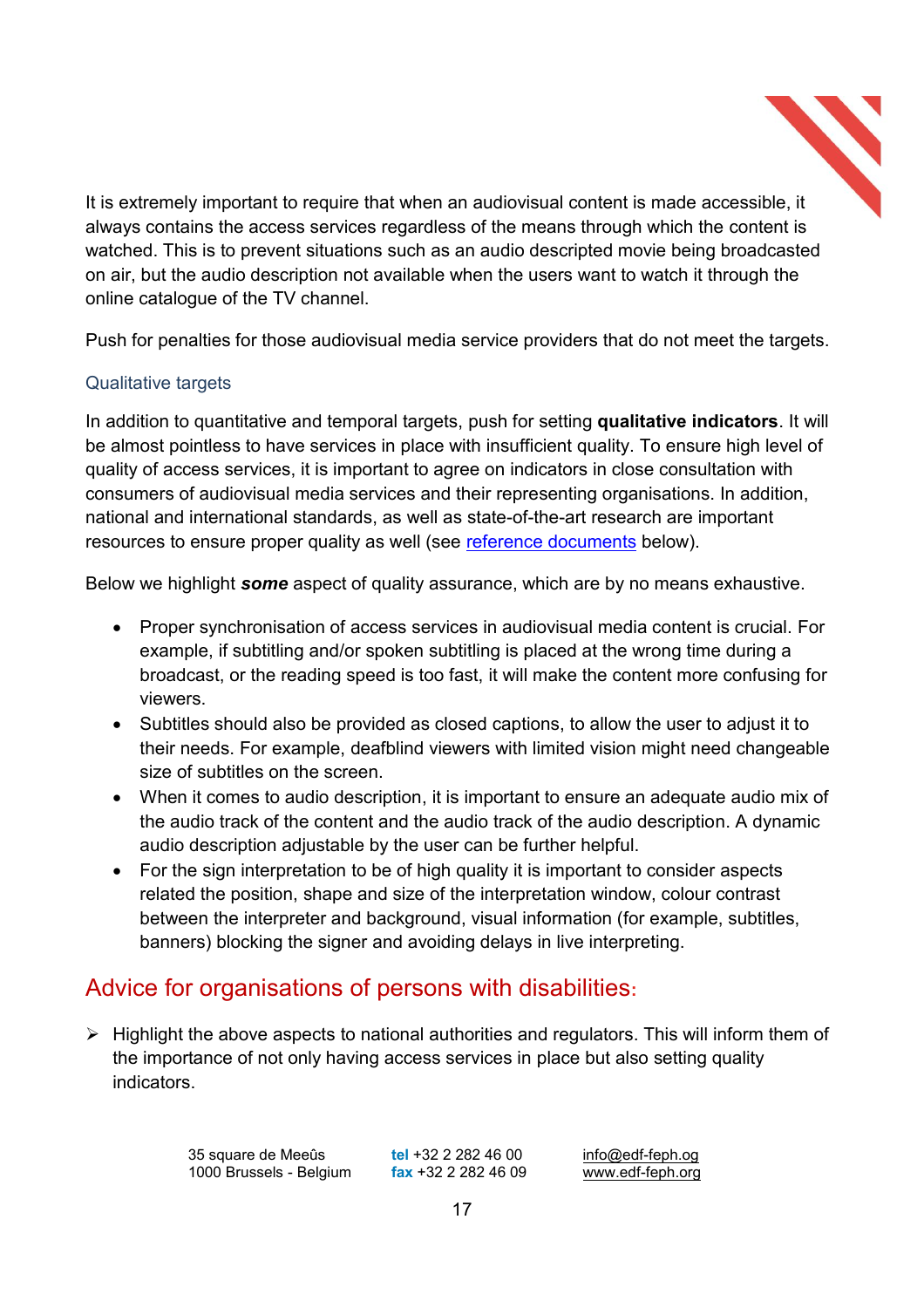

- $\triangleright$  Encourage state authorities to initiate consultation meetings with national regulatory bodies, service providers and consumer representatives to set realistic and targets agreed between stakeholders.
- $\triangleright$  Discuss what happens if set quantitative, timeline and qualitative targets are not met. (for example, possibility of sanctions on providers that fail to meet the requirements).
- $\triangleright$  Suggest creating platforms to exchange knowledge and peer-support. This can be a constructive way of achieving good results for persons with disabilities.
- $\triangleright$  Expect that there might be some audiovisual service providers that need more support to better understand of access services, and offer to discuss and support them to put measures in place.
- $\triangleright$  Bear in mind that requirements for pre-recorded content and live broadcasts might differ. It is of course, more difficult to ensure high quality of livestream, but adequate quality and quantity indicators for those should be set as well. In case of broadcast of emergency information provision of access services and their proper quality is especially crucial (see Part 2.5).

## **2. Reporting on progress made on making audiovisual media services accessible**

**Article 7.2. - Member States shall ensure that media service providers report on a regular basis to the national regulatory authorities or bodies on the implementation of the measures referred to in paragraph 1. By 19 December 2022 and every three years thereafter, Member States shall report to the Commission on the implementation of paragraph 1.**

The wording of the article leaves room for interpretation. It does not ensure that the reporting exercise will be publicly available, neither does it specify what regular basis means. It also does not state what the content of the reports should be.

# Advice for organisations of persons with disabilities**:**

 $\triangleright$  Push for national rules to state clearly when the first reporting should take place; and how often they should be submitted thereafter. Also, push to ensure the reporting is made public in an accessible manner.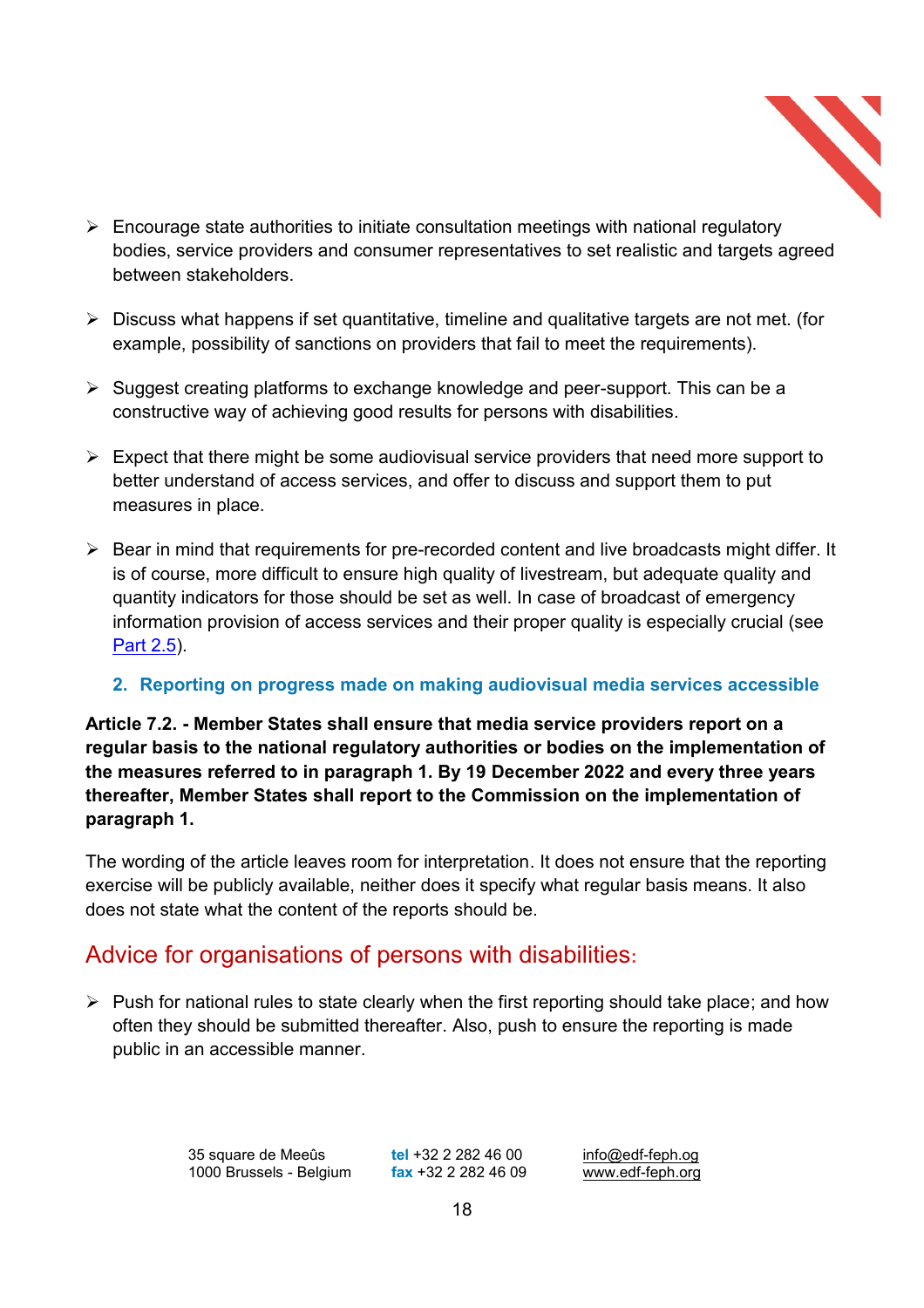

- $\triangleright$  Encourage national regulators to create an accessible online database where reporting can be easily searchable and found. Discuss what happens if reporting is not done (for example, possibility of sanctions on providers that fail to comply with reporting requirements).
- $\triangleright$  Ensure reporting on quantitative progress and quality of the access services. The basis for this report should be the quantitative, time-based and qualitative targets that were mentioned in reference to Article 7.1. These should include users' satisfaction when it comes to accessibility.
- $\triangleright$  Highlight that in addition to the action plans (See Part 2.3), it is important to report where and how to find accessible content from different providers and how to reach an accessible point of contact of the provider, among other information you would find useful as users.
- $\triangleright$  Include future monitoring and reporting in the topics you discuss with your government authorities early on. Find out what plans your national authorities have about this. Make contact with national regulatory bodies that will be in charge of enforcement, to understand their procedures and how to get involved in them.
- $\triangleright$  Exercise your right to be consulted or involved by your national authorities when carrying out the monitoring and reporting exercises.
- $\triangleright$  Stress that consultations, monitoring and reporting procedures should be done in an accessible manner. For example, all surveys, meetings and other measures should be fully accessible for persons with disabilities regardless of access needs. Funding should be made available to ensure representatives of organisations of persons with disabilities can attend in-person meetings.

## **3. Procedure of making audiovisual media services accessible**

**Article 7.3. - Member States shall encourage media service providers to develop accessibility action plans in respect of continuously and progressively making their services more accessible to persons with disabilities. Any such action plan shall be communicated to national regulatory authorities or bodies.**

The current text is vague and raises concerns. First, encouragement is not sufficient, and national rules should make it obligatory for service providers to communicate how they are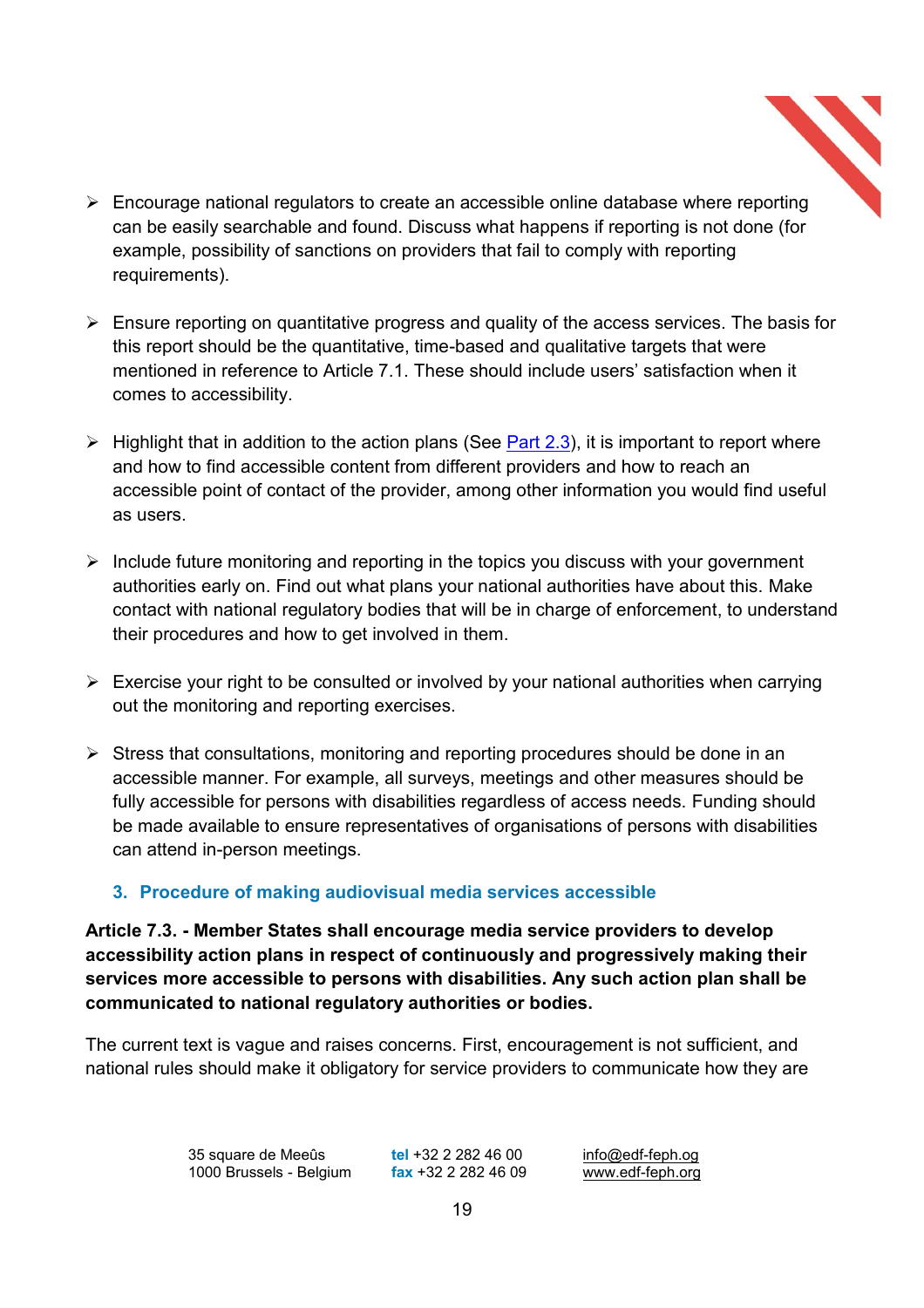

making their services accessible for persons with disabilities. Secondly, it is unclear when and in what frequency such communication should be done, and whether this communication will be public. Lastly, and most importantly, experience shows that action plans as means of selfregulation are not effective, particularly if they do not involve users' views.

# Advice for organisations of persons with disabilities**:**

- $\triangleright$  Stress to your country officials that they should set the quantitative and qualitative targets themselves, whereas the action plans by TV broadcasters and on-demand audiovisual media service platforms can further specify how providers plan to reach them.
- $\triangleright$  Stress that encouragement is not sufficient, and action plans should be mandatory for each audiovisual media service provider under their jurisdiction. This will facilitate the monitoring exercise of the regulatory body. Discuss possibility of sanctions in case of noncompliance.
- $\triangleright$  Push for having the action plans publicly available in accessible formats, for example, on online platforms. This will help you more effectively participate in monitoring and reporting exercises.
- $\triangleright$  Meet the relevant providers (TV broadcasters and on-demand audiovisual media service platforms) to offer your help designing an action plan. For example, you may suggest reliable providers of access services, or the content that you would like prioritised in their action plans.
- $\triangleright$  Encourage service providers and regulators to discuss a common approach to action plans in consultation with organisations of persons with disabilities.
- $\triangleright$  Suggest to providers that they adapt their contracting policies to only buy audiovisual content that includes the access services.
- $\triangleright$  Encourage providers to use the European Standard 'Design for All Accessibility following a Design for All approach in products, goods and services - Extending the range of users'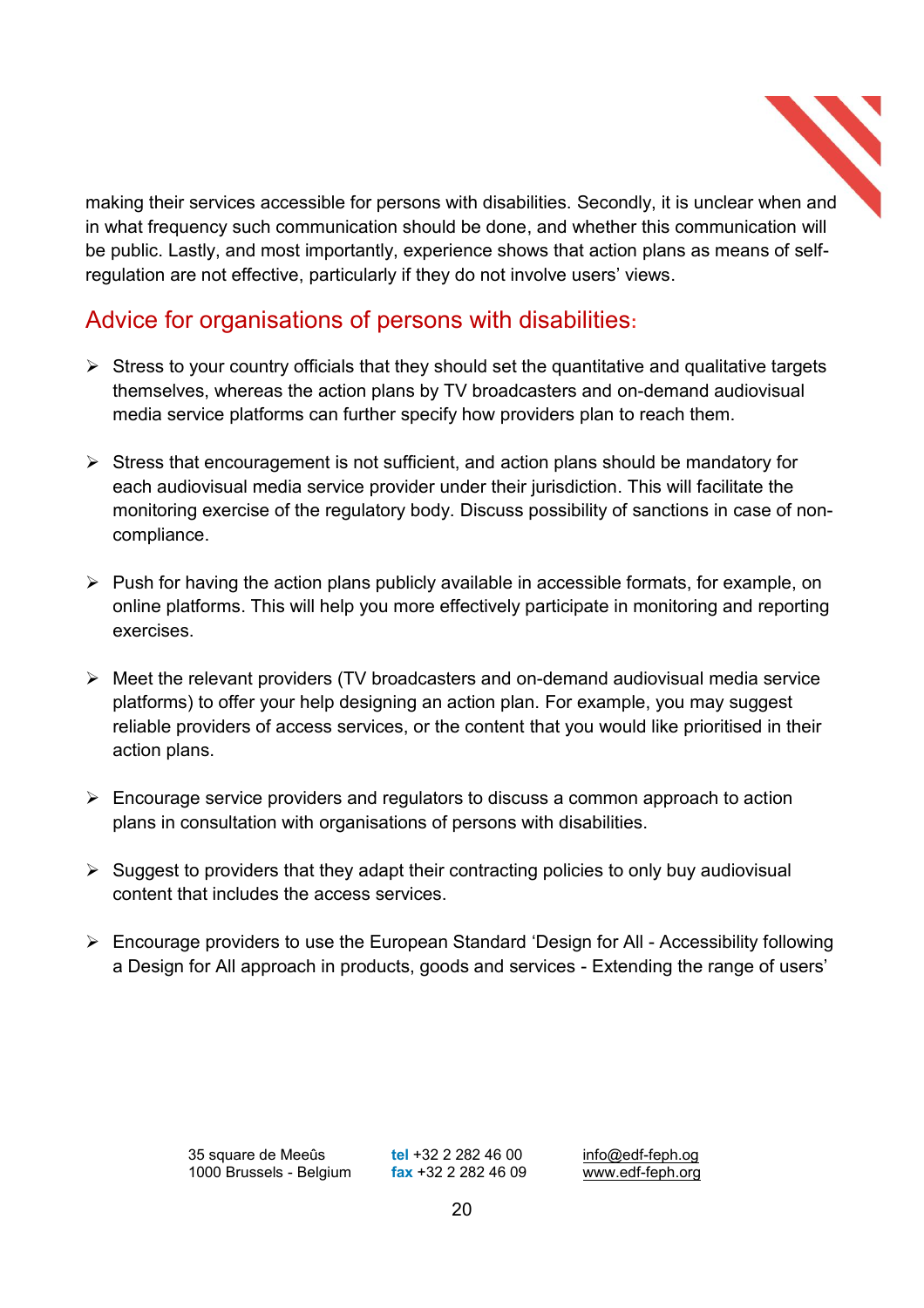

to develop and provide services which are accessible to a wide diversity of users, including persons with disabilities. 19

#### **4. Information, complaints mechanisms regarding accessibility of audiovisual media services**

## **Article 7.4. - Each Member State shall designate a single, easily accessible, including by persons with disabilities, and publicly available online point of contact for providing information and receiving complaints regarding any accessibility issues referred to in this Article.**

This is an important provision and should be maintained at national level. However, it only requires one – online - way of contact. For many users with disabilities this is insufficient. Not everyone has means to communicate online (computer, smartphone, internet access), not to mention many devices and software are inaccessible. Designated contact points should be able to provide information and receive complaints also over the telephone and in person. All these channels should be accessible. The wording of the provision is also not specific enough. It is better to specify that the contact point should be accessible for persons with disabilities.

# Advice for organisations of persons with disabilities**:**

- $\triangleright$  Push for national rules to go beyond what the Directive suggests, allowing contact through other means as well. Ensure that national rules state clearly that the contact point must be easy to find and accessible for persons with disabilities.
- $\triangleright$  Ensure that the accessible contact point includes all kinds of accessible communication, for example, possibility to receive information and launch a complaint in sign language.
- $\triangleright$  Make sure this contact point will be able to provide information about the current programmes scheduled for at least the next 7 days in all the main audiovisual media service providers, including whether these programmes will or will not contain the necessary access service.

 <sup>19</sup>

https://standards.cen.eu/dyn/www/f?p=204:110:0::::FSP\_PROJECT,FSP\_ORG\_ID:62323,2301962&cs=1D28CF DC66E7CEF3CE441294CAA9FEABE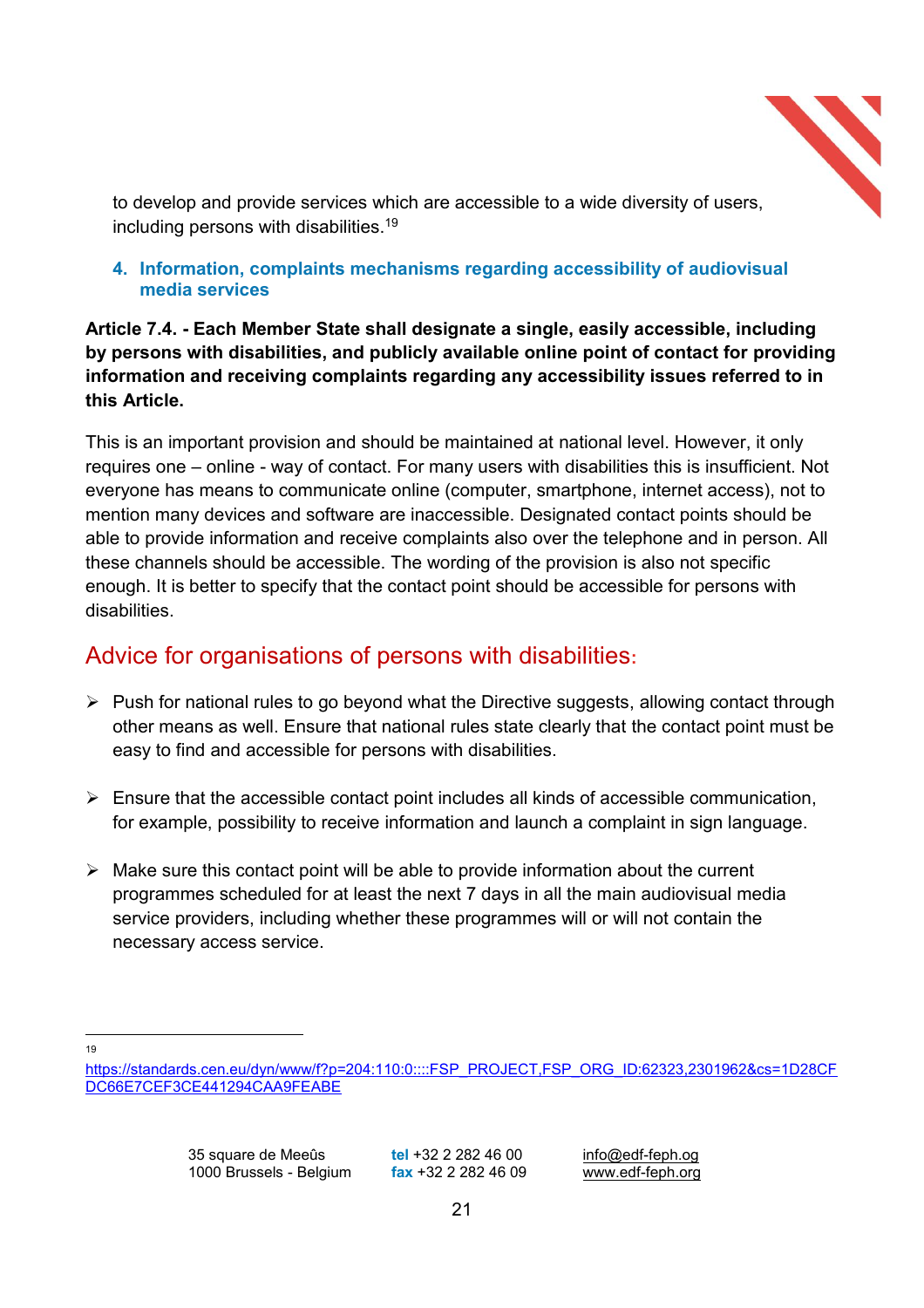

- $\triangleright$  Discuss with your government what would happen in case of a complaint being lodged: how many days will pass to receive a response from the contact point or the audiovisual media service providers, and what remedy or sanction will be put in place.
- $\triangleright$  This contact point should be placed in an independent body, like the national regulatory authority or another independent entity monitoring media accessibility. This body should also make public the cases handled.

## **5. Accessibility of emergency information**

**Article 7.5 - Member States shall ensure that emergency information, including public communications and announcements in natural disaster situations, which is made available to the public through audiovisual media services, is provided in a manner which is accessible to persons with disabilities.¶**

This article is another crucial point that EU countries should incorporate into national laws.

Be aware however, that currently recital 24 of the Directive hints that emergency information in some cases might not be possible to provide in accessible manner to persons with disabilities. It says 'In some cases, it might not be possible to provide emergency information in a manner that is accessible to persons with disabilities. However, such exceptional cases should not prevent emergency information from being made public through audiovisual media services.' This is totally unacceptable, because if it is possible to transmit information in an audiovisual manner, it can be made accessible at least in two different means of communication: visually and by audio.

## Advice for organisations of persons with disabilities**:**

- $\triangleright$  Emphasise to your national authorities that they have the obligation to protect persons with disabilities in natural disaster situations. Stress that a code or procedure should be put in place in consultation with audiovisual service providers and persons with disabilities to ensure that the messages are accessible to all persons with disabilities.
- $\triangleright$  Advise that accessibility of emergency information can be ensured by using skilled professionals and state-of-the-art technology (for example, text-to-speech, speech-to-text)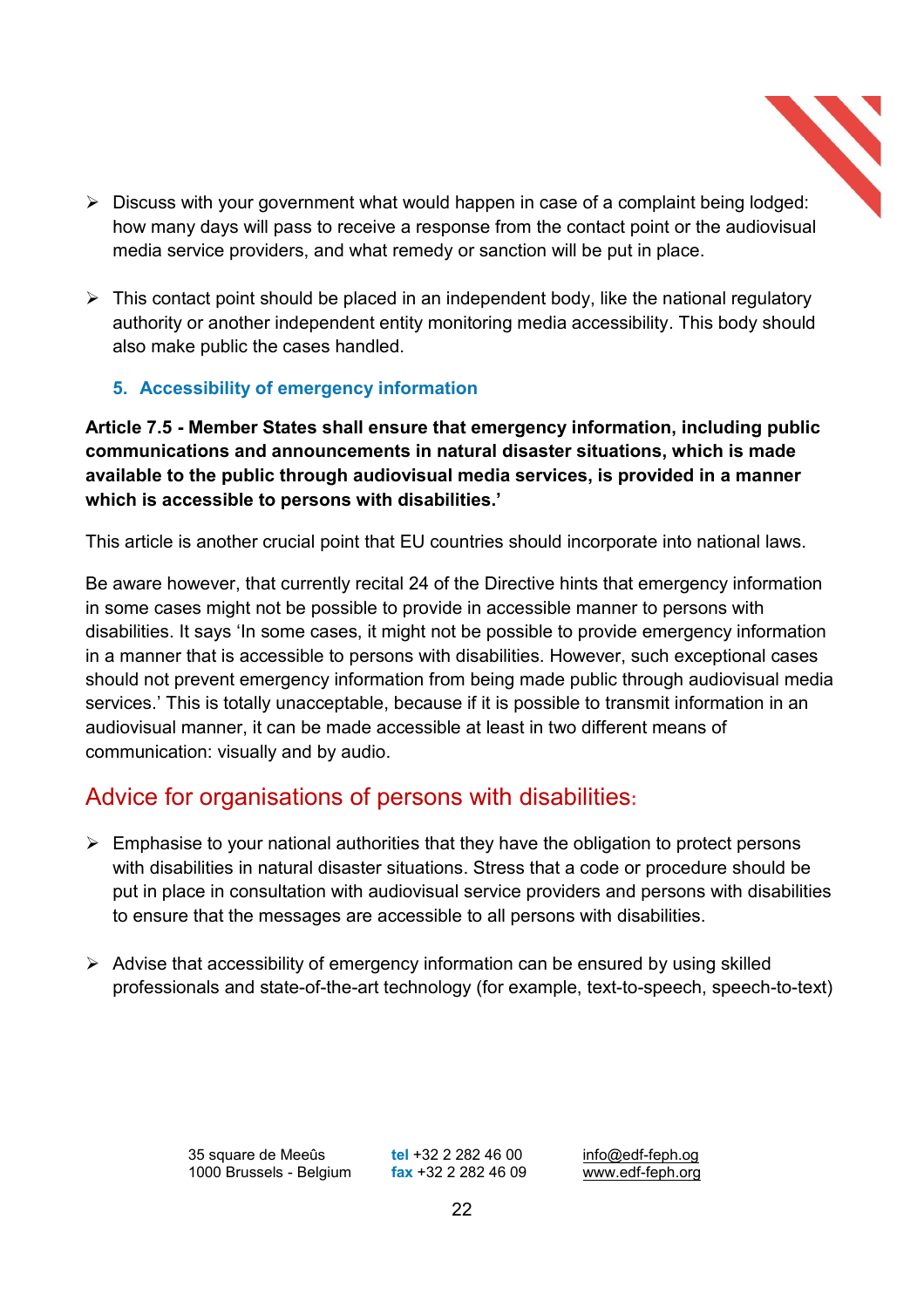

The code *may* include considerations<sup>22</sup>, such as:

- All emergency messages need to be clear and action-based. For example, saying a factory has exploded is not enough. Clear, easy to understand instructions for behaviour should follow (for example, stay inside, do not open windows, etc.).
- Emergency information should be broadcasted simultaneously with all access services.
- Running text on lower or upper part of the screen is not accessible for many persons with reduced vision, cognitive disabilities, or deafblind persons.
- Live captioning should be adjustable in format. For example, adjusting font size can make it accessible for deafblind viewers.
- Emergency information should be accessible for deaf and hard of hearing persons through the provision of sign language interpreters and live captioning. It is crucial to ensure that all elements of the information (such as sense of urgency, tone of voice, etc.) are properly transmitted and understood, which can only be ensured by live sign language interpreters.
- Pictograms should also be used to make information accessible for viewers who might not understand the language, or persons with cognitive disabilities.

## **6. Non-discrimination and protection against hate speech**

Under the Directive, EU Countries must ensure that audiovisual commercial communications shared by media service providers **do not include or promote any discrimination** based on several grounds, including disability.<sup>23</sup>

<sup>&</sup>lt;sup>20</sup> For example, Japanese J-Alert nationwide warning system uses ISDB with 1seg to automatically turn on all radios and televisions with 1seg technology and tunes to NHK (Japan's national broadcast organisation) for the areas at risk.

<sup>21</sup> https://www.fcc.gov/document/emergency-information-tv-accessibility-requirements

<sup>&</sup>lt;sup>22</sup> This list is by no means exhaustive.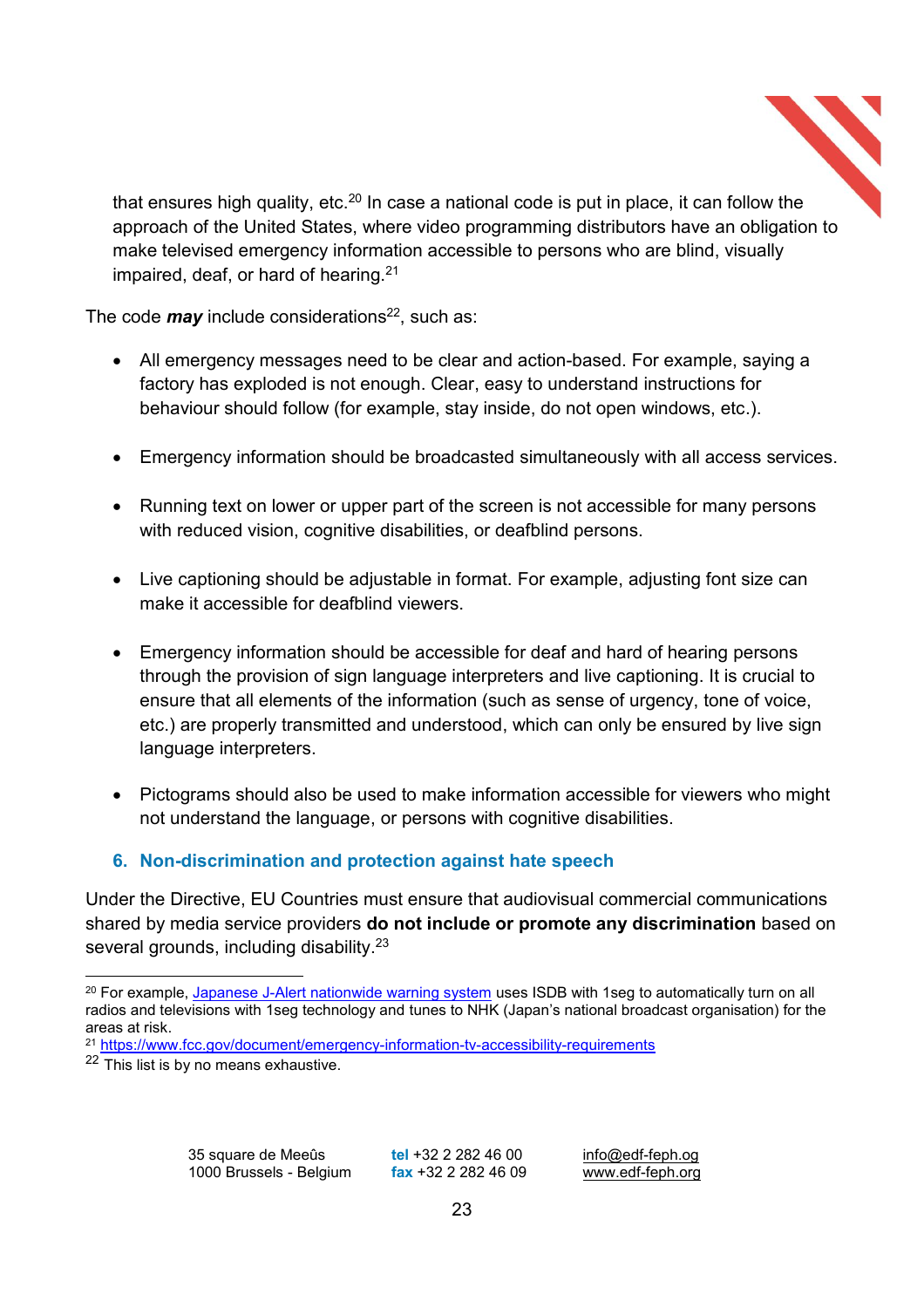

EU countries need to ensure that audiovisual media services do not contain any incitement to violence or hatred directed against a group of persons or a member of a group based on any of the grounds referred to in Article 21 of the EU Charter of Fundamental Rights. The charter notes disability as one of the grounds.<sup>24</sup>

Similarly, they need to ensure that video-sharing platform providers take appropriate measures to protect the general public from programmes, user-generated videos and audiovisual commercial communications containing incitement to violence or hatred directed against a group of persons or a member of a group based on any of the grounds referred to in Article 21 of the Charter.<sup>25</sup> Further, video-sharing platform providers need to comply with the same requirements detailed above for audiovisual commercial communications.<sup>26</sup>

Finally, Recital 4 of the Directive, notes that due to the considerable impact on shaping and influencing public opinion social media services have, these services need to be included in the scope of the Directive to the extent that they meet the definition of a video-sharing platform service. So, similar rules to safeguard against discrimination and hate speech would apply to them.

# Advice for organisations of persons with disabilities**:**

- $\triangleright$  Make sure that protection from discriminatory content, incitement to violence or hatred against persons with disabilities is clearly stated in your national law under this **Directive**
- $\triangleright$  Raise awareness of this provision to the equality body in your country, as they are tasked to protect individuals from discrimination and many also have mandate to tackle hate speech.<sup>27</sup>

## **7. Enforcement of the Directive**

National regulatory authorities and/or bodies will enforce the Directive and national rules based on it. This will relate to important matters such as media pluralism, consumer protection, non-discrimination, and of course  $-$  accessibility. As set out in the Directive, it is vital they have enough powers, human and financial resources to exercise their role

 <sup>23</sup> Directive (EU) 2018/1808, Article 9 (c) (ii).

<sup>24</sup> Directive (EU) 2018/1808, Article 6 (a).

<sup>25</sup> Directive (EU) 2018/1808, Article 28b (b).

<sup>26</sup> Directive (EU) 2018/1808, Article 28b 2.

<sup>&</sup>lt;sup>27</sup> You may find the contact of your equality body in the European Directory of Equality Bodies.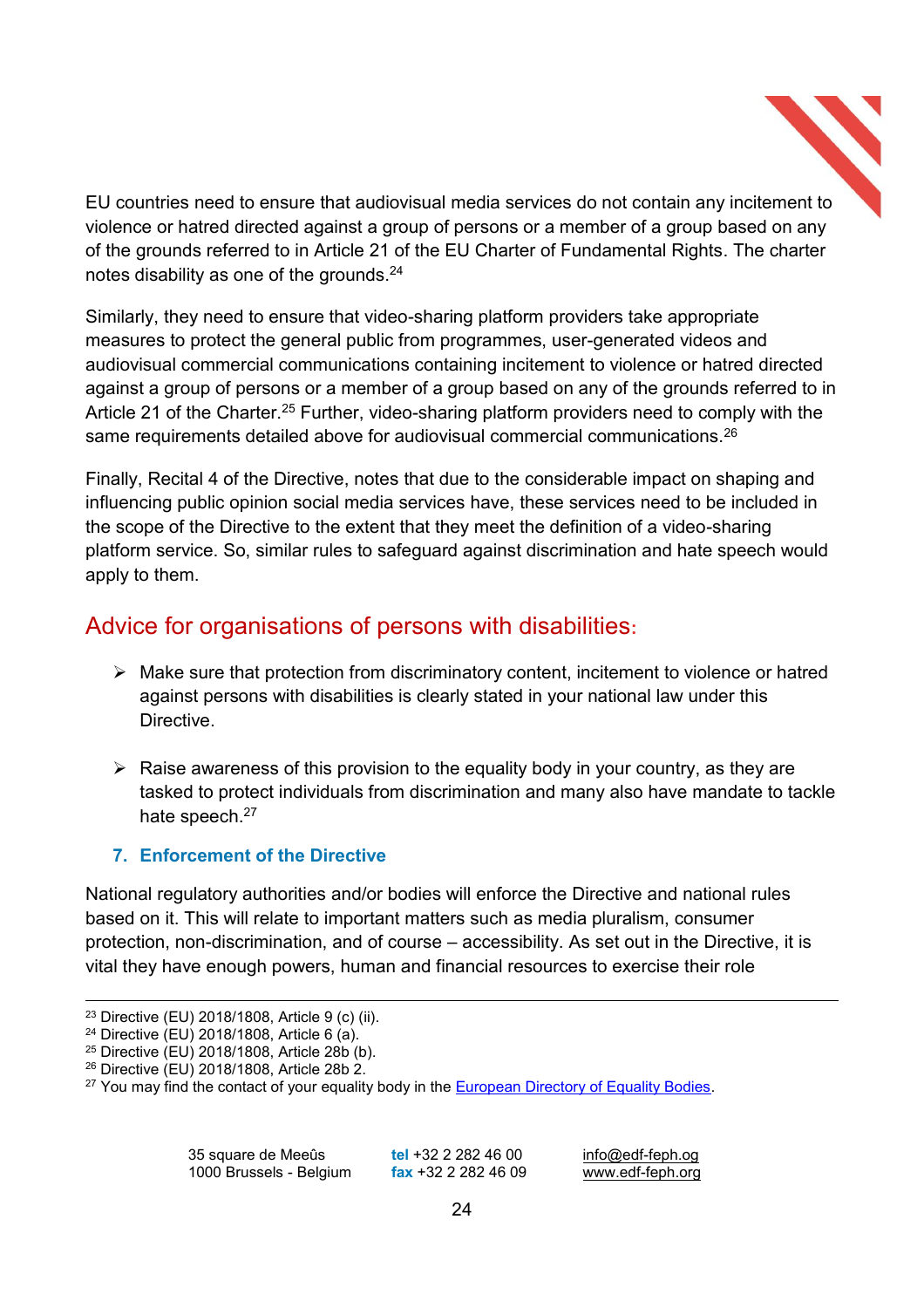

independently and effectively. The definition of these powers and competences are left to the national governments.<sup>28</sup>

EU countries also have to make sure that effective appeal mechanisms exist, and that bodies handling appeals (for example, courts) are independent.<sup>29</sup>

# Advice for organisations of persons with disabilities**:**

- $\triangleright$  Make sure that national laws defining competences and powers of the aforementioned national authorities or bodies ensure high degree of independence and sufficient human and financial resources to exercise their mandates effectively. Standards for equality bodies or national data protection authorities can serve as inspiration to define the minimum standards as regards to independence, powers and resources of national regulatory authorities or bodies tasked to enforce the Directive. This will be an important topic for you to discuss with your national authorities.
- $\triangleright$  Emphasize the importance of adequate resourcing for national regulatory authorities or bodies to carry out their functions effectively.
- $\triangleright$  Ask how the independence of these bodies and the effective enforcement of the Directive will be ensured. Make sure that your position is known early in the process.
- $\triangleright$  Think about what your requests will be in relation to the enforcement procedure: what kind of measure do you want to see? Do you want penalties, for example? All this will need to be negotiated during the transposition period and it is likely that different countries will have different views on what "adequate and effective" means.
- $\triangleright$  Be prepared to campaign at national level to ensure the enforcement procedure you get is fit-for-purpose.
- $\triangleright$  Ensure that dialogue with and participation of organisations of persons with disabilities in the enforcement procedures are ensured, not least by making these procedures accessible.

 <sup>28</sup> See Article 30.3 of Directive (EU) 2018/1808

<sup>29</sup> See Article 30.6 of Directive (EU) 2018/1808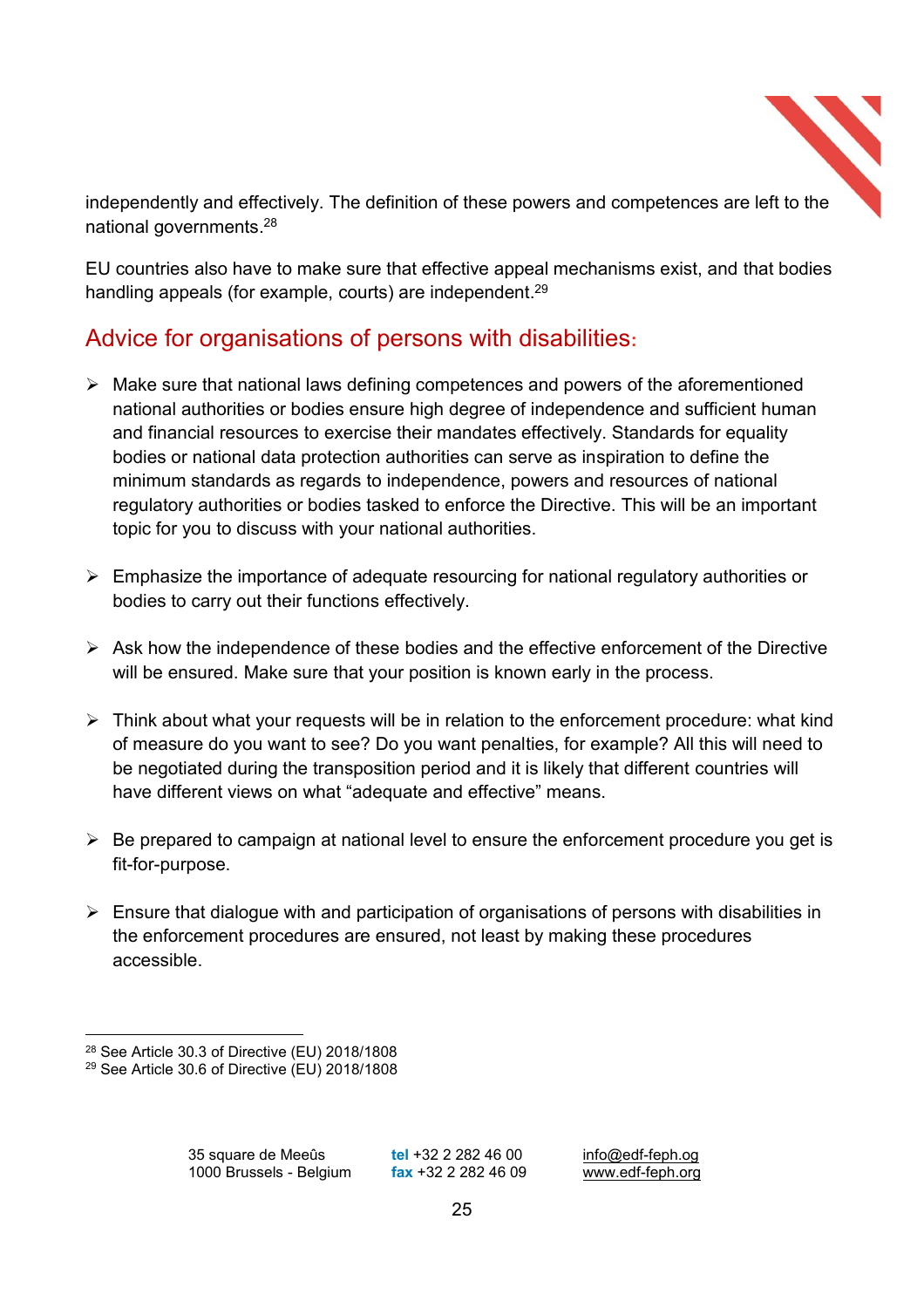

## **8.** Principles of 'country of origin' and 'freedom of reception'

One of the core aspects of the Directive is the 'country of origin' principle.<sup>30</sup> This means a particular service provider needs to follow the rules of only one country and not multiple ones even if it is providing cross-border services. If an EU country adopts stricter rules on accessibility than are set in the Directive, these rules would only apply to providers that fall under the jurisdiction of that country. Consequently, this also means that if the recipient country has stricter rules on accessibility than the country of origin of the provider, the broadcaster does not have to meet the stricter requirements of the 'hosting country' but the softer ones set by the country of origin.

Another important principle is 'freedom of reception'. This ensures that national governments do not restrict broadcast of programmes originating from another EU country for reasons which fall within the fields coordinated by this Directive.<sup>31</sup> However, the Directive allows some derogation from this principle: a recipient country can restrict the reception of certain content that is not banned in its country of origin but violates local laws of the hosting country.<sup>32</sup> This is allowed when broadcasted content includes incitement of violence or hatred against a group of persons or a member of a group based on the grounds referred to in Article 21 of the EU Charter of Fundamental Rights, including persons with disabilities. This also applies in cases when content includes provocation of terrorism,<sup>33</sup> or may have harmful effect on physical, mental or moral development of minors (for example, violent or pornographic content). 34

In case of accessibility requirements, the Directive does not allow derogation from the freedom of reception principle, so an EU country with stricter rules on accessibility cannot restrict broadcast of audiovisual content originating from a country with less strict rules.

In cases when an audiovisual service provider under the jurisdiction of an EU country provides all or most of its services in another Member State, the hosting country may request the country of origin to address any identified problems. Both Member States need to cooperate closely to reach a compromise solution.35

# Advice for organisations of persons with disabilities**:**

 <sup>30</sup> Recital 33 of Directive 2010/13/EU

<sup>31</sup> Article 3.1 of Directive (EU) 2018/1808

<sup>32</sup> Article 3.2 of Directive (EU) 2018/1808

<sup>33</sup> Article 6.1 (a), (b) of Directive (EU) 2018/1808

<sup>34</sup> Article 6a (1) of Directive (EU) 2018/1808

<sup>35</sup> Article 4.2 (b) of Directive (EU) 2018/1808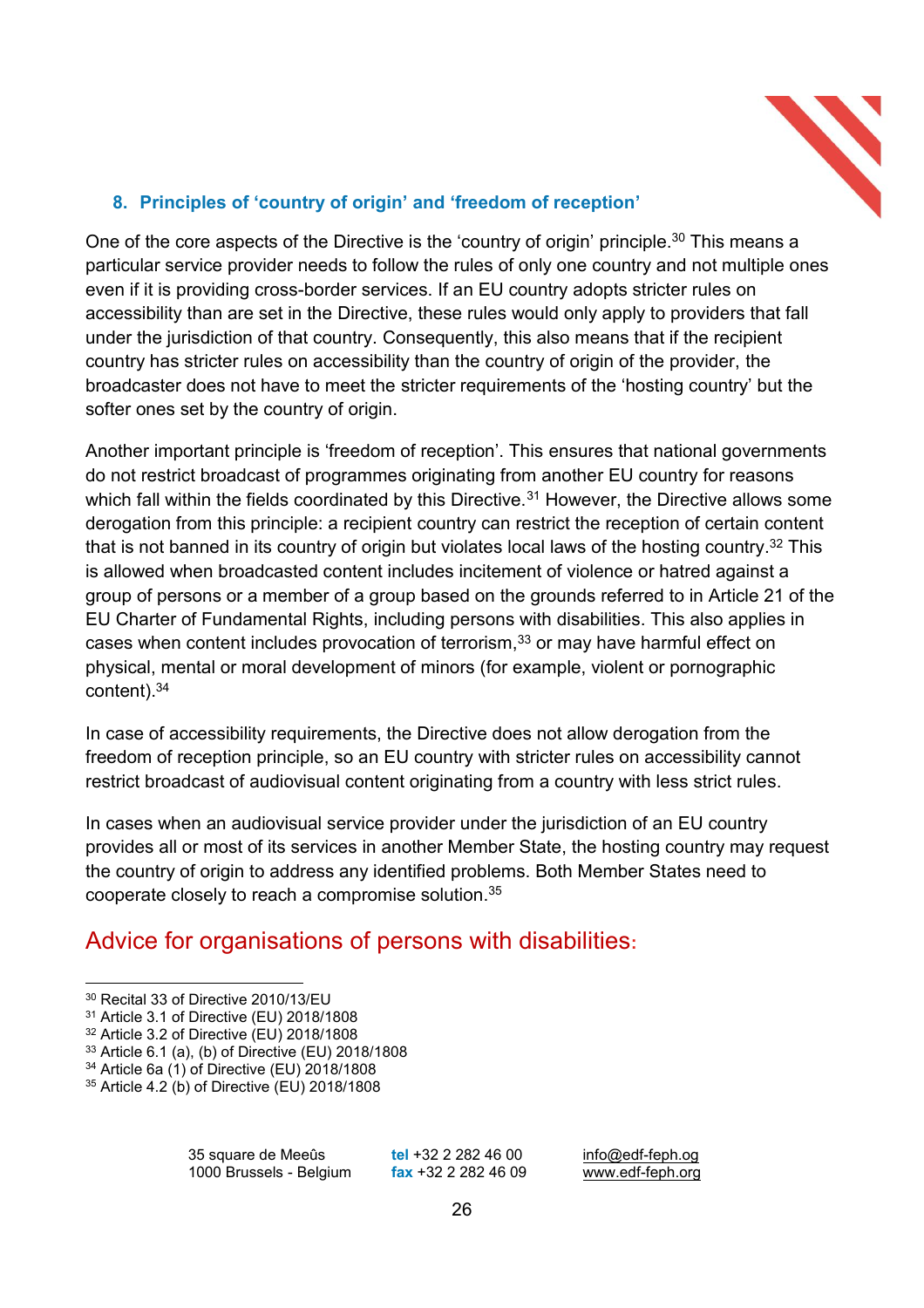- $\triangleright$  Discuss with your national regulators the conditions under which they can restrict broadcast of content that originates in another EU country. Highlight that they have the obligation to protect persons with disabilities from discriminatory content broadcasted not only by providers under their jurisdiction but also the jurisdiction of another country.
- $\triangleright$  Raise awareness to your national regulatory bodies that monitor the application of Directive and to the equality body in your country. Many equality bodies have a mandate on hate speech, so they can be strong allies to ensure that incitement of hate speech or discrimination against persons with disabilities is not allowed.
- $\triangleright$  Make sure that your national laws have strict requirements on accessibility of audiovisual media. By this you will not only ensure that content created by providers in your country is accessible, but will help persons with disabilities in other EU countries (with weaker laws) receive accessible content in case the provider from your country broadcasts into theirs.
- $\triangleright$  Encourage your national regulators to closely collaborate with national regulators of other countries that are "countries of origin" of providers that broadcast in your country. Countries have this obligation and should make effective use of this to ensure harmonised approach to accessibility and protection from discriminatory content.
- $\triangleright$  Cooperate with organisations of persons with disabilities from other EU countries. Share information and list of providers between each other. When you are based in the hosting country and are aware of a broadcaster based in another EU country that provides significant content in yours, reach out to the organisations of persons with disabilities in the country of origin, so they can negotiate with their national governments on aspects which are important for you. EDF Secretariat is also available to support cross-border communication.

## **9. Monitoring and Reporting**

By 19 September 2022 EU countries must report to the European Commission on the implementation of Article 7, paragraph 1, i.e. how providers under their jurisdiction are making audiovisual media content continuously and progressively more accessible to persons with disabilities through proportionate measures. This reporting must be done every three years **thereafter**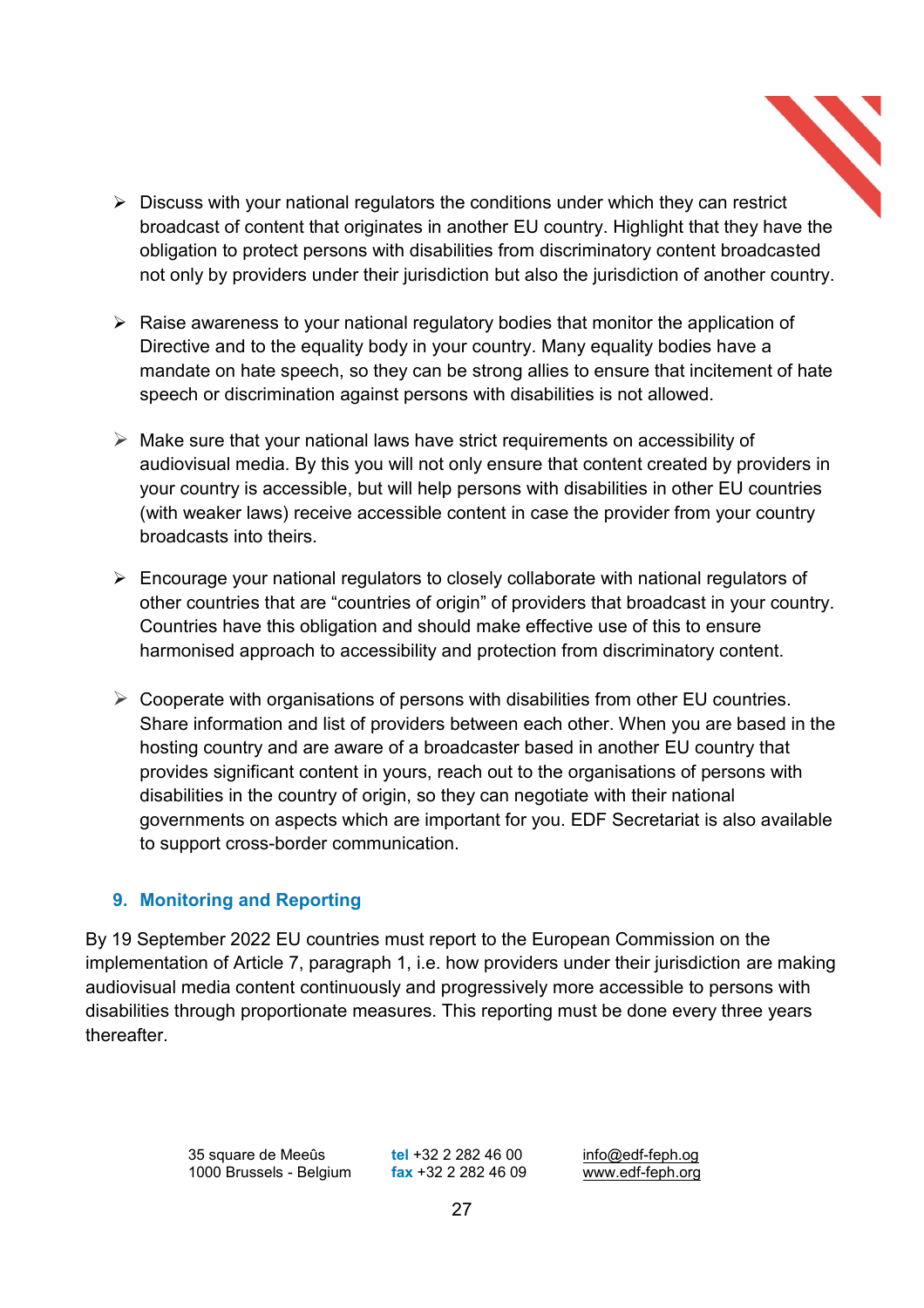

At the same time, the European Commission will have to submit its first report to the European Parliament, to the Council and to the European Economic and Social Committee on the application of the Directive. This reporting must be done every three years thereafter.

# Advice for organisations of persons with disabilities**:**

- $\triangleright$  Include future monitoring and reporting in the topics you discuss with your national authorities early on. Find out how your national authorities plan to do this. It is possible, that they allocate these responsibilities to the national regulatory bodies that will be in charge of enforcement, but not necessarily.
- $\triangleright$  Exercise your right to be consulted or involved by your national authorities when carrying out the monitoring and reporting exercises.
- $\triangleright$  You can also flag any infringements regarding the implementation of the Directive by EU countries to the Commission. You can do this directly contacting the Commission or through us. In any case, please us informed when any malfunction on behalf of national regulatory bodies and/or EU countries occur.
- $\triangleright$  Request Members of the European Parliaments to raise parliamentary questions to the Commission to start an infringement procedure if your country does not comply with the Directive or if it fails to transpose and implement adequately in the required timelines.

## **10.European Commission review**

The European Commission must submit their report on the impact of this Directive (including proposals for its review where appropriate) to the European Parliament and the Council by the 19 December 2026.

## **11.What does the Directive not cover?**

Accessibility of services providing access to audiovisual media services: synergies between this Directive and the European Accessibility Act

To achieve the accessibility of audiovisual media content, services "should include, but need not be limited to, sign language, subtitling for the deaf and hard of hearing, spoken subtitles, and audio description."<sup>36</sup> However, the Directive does not cover features or services providing access to audiovisual media services, such as websites, online applications and electronic

 <sup>36</sup> Recital 23 of Directive (EU) 2018/1808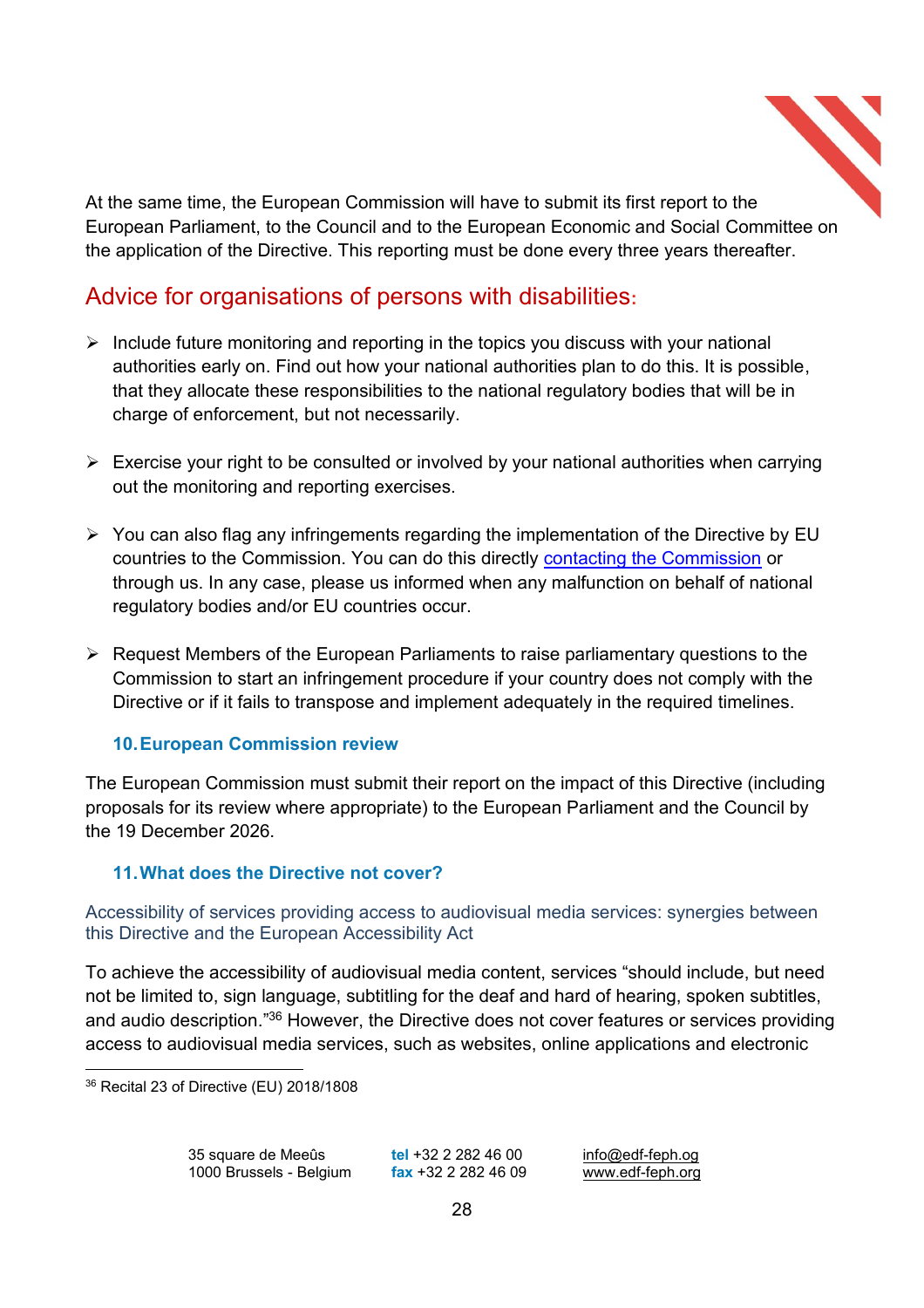

programme guides (EPGs), or the provision of information on accessibility and in accessible formats. These will be covered under the European Accessibility Act. See full text of the Accessibility Act in all EU official languages.

The Accessibility Act precisely covers "services providing access to audiovisual media services" meaning "services transmitted by electronic communications networks which are used to identify, select, receive information on, and view audiovisual media services and any provided features, such as subtitles for the deaf and hard of hearing, audio description, spoken subtitles and sign language interpretation, which result from the implementation of the [AVMSD]; and includes electronic programme guides (EPGs)."37

The Accessibility Act also obliges providers to ensure that viewers are informed about the existence or absence of an access service before interacting with the audiovisual media.

It is important to see these two EU regulatory frameworks as complementing each other with the aim of ensuring the rights of persons with disabilities to information, cultural, educational and other content.

# Advice for organisations of persons with disabilities**:**

- $\triangleright$  Explain to your national government that the following services providing access to the actual audiovisual content will need to be accessible because of the European Accessibility Act:
	- o Websites and online applications
	- $\circ$  set-top box-based applications
	- o downloadable applications
	- o mobile device-based services including mobile applications and related media players and connected television services
	- o electronic programme guides (EPGs).

Stress that the users will not enjoy the benefits of the Directive if the Accessibility Act is not properly implemented. It is nearly worthless to make a TV program accessible if the viewer does not know that it includes access services, or if they cannot access them.

 <sup>37</sup> See European Accessibility Act article 3 paragraph 6.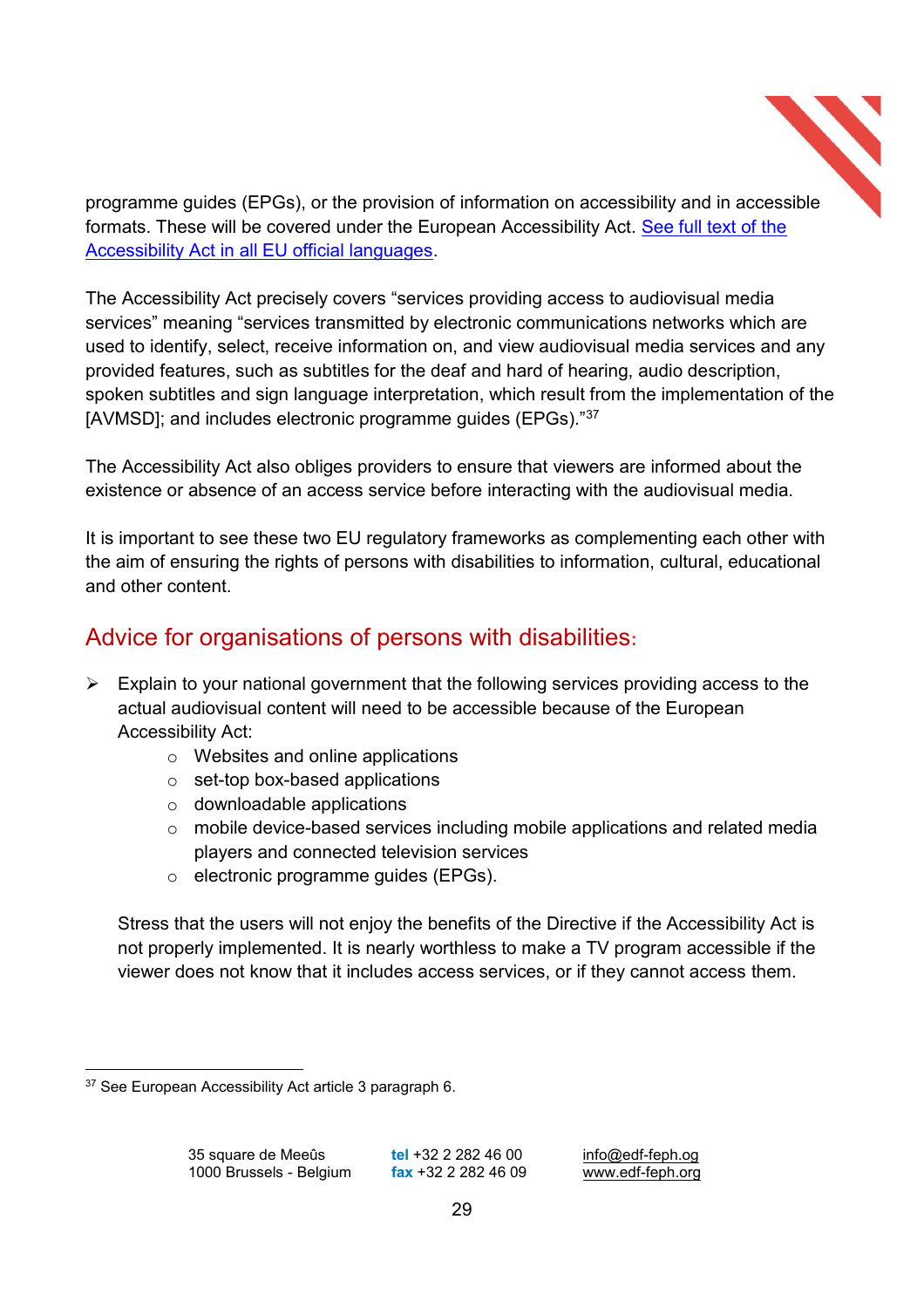

#### Accessibility of video-sharing platforms

Content that is shared through video-sharing platforms (like YouTube, Vimeo, Dailymotion or social media platform like Facebook, Twitter and Instagram) does not have to be made accessible by the current Directive. While media service providers will have to progressively make their content accessible to persons with disabilities, video-sharing platform providers such as YouTube, Dailymotion, or social media platforms - where users often share content do not have such obligations. Accessibility of content shared through video-sharing platforms is not mandatory despite the recognition by the Directive of the increasing public importance of these platforms as mediums to share information, entertain, educate, and shape and influence public opinion.38

While newspaper websites remain outside the scope of the Directive, standalone parts of newspapers' websites which feature audiovisual content will be considered as video-sharing platforms for the purpose of this Directive.<sup>39</sup> So, if audiovisual content is provided as standalone videos and has no relation to the text-based material offered on the website, then it is regulated by the Directive. As we have noted above, the Directive does that have accessibility obligations for video-sharing platforms. This means that the Directive does not set obligations for independent audiovisual content of online newspapers to be accessible.

The Directive **does set** obligations for video-sharing platforms to take measures to protect citizens (especially minors) from harmful and violent content, and content inciting violence and hatred, and or any content the dissemination of which constitutes a criminal offence under Union law<sup>40</sup>. These obligations will apply to independent sections of audiovisual content of online newspapers.

EU countries are obliged to ensure that the platforms take the appropriate measures noted above.41 Furthermore, **countries may impose on video-sharing platforms measures that are more detailed or stricter than what is required by the Directive**. This can be used to advocate that accessibility requirements are applied to video-sharing platforms, at minimum to provide the possibility to generate and publish accessible content through their services.

# Advice for organisations of persons with disabilities**:**

 <sup>38</sup> See recital 4 of Directive (EU) 2018/1808

<sup>&</sup>lt;sup>39</sup> Digital Single Market: updated audiovisual rules [updated on 02/10/2018]

<sup>40</sup> See recital 47 and Article 28b paragraph 1 of Directive (EU) 2018/1808

<sup>41</sup> See Article 28b paragraph 3 of Directive (EU) 2018/1808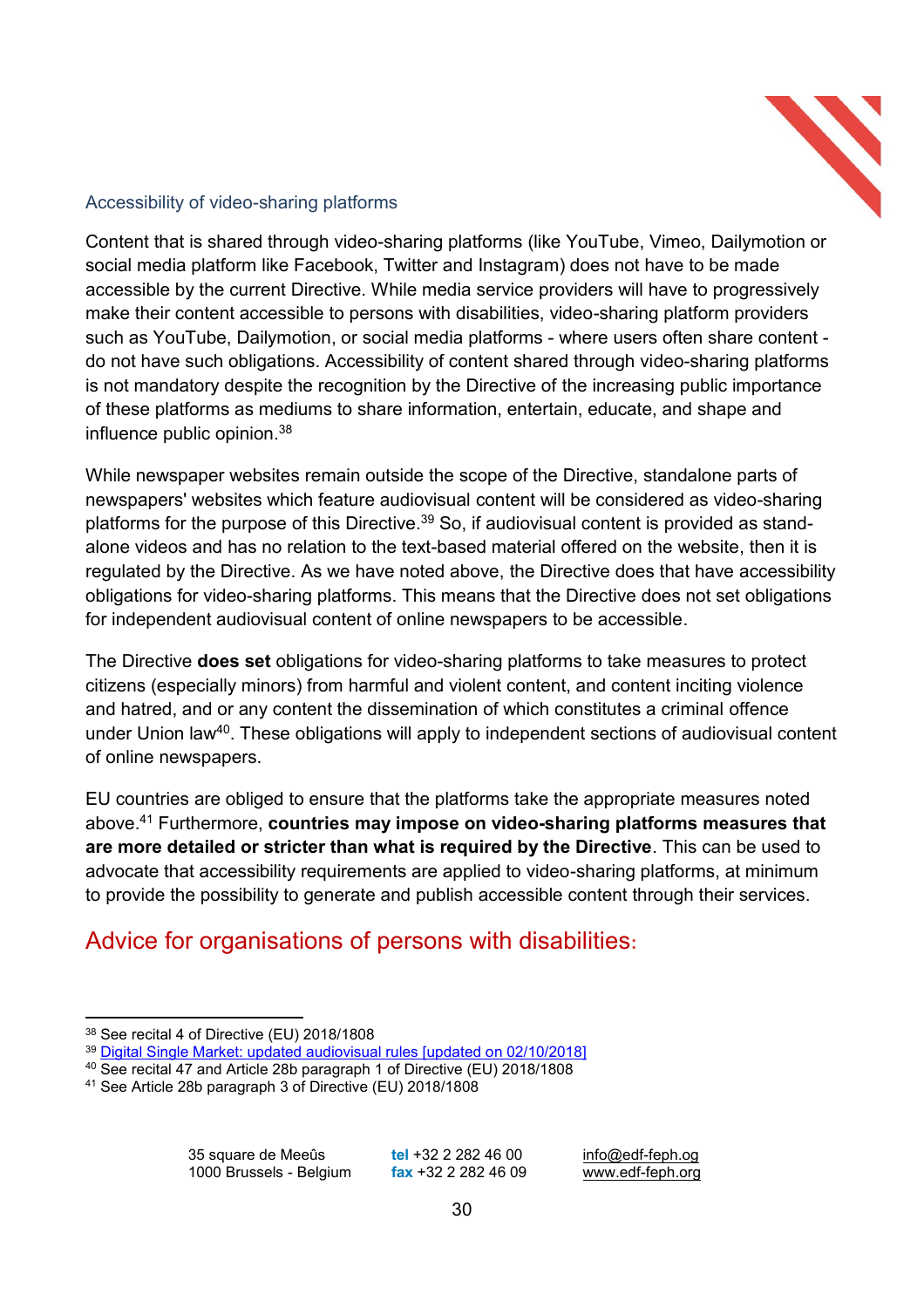- 
- $\triangleright$  Ensure that when audiovisual media service providers make use of video-sharing platforms they incorporate the accessibility services they do to the content they broadcast through their means.
- $\triangleright$  Stress to your national authorities that newspaper websites must also make standalone parts which feature audiovisual content accessible.
- $\triangleright$  Stress to your national authorities that persons with disabilities have the right to information, education, and culture on equal basis to other citizens and that national governments are obliged to ensure this right. As extensive amount of content is increasingly shared on video-sharing platforms and social media, these gain greater importance as sources of knowledge, information and creative content.
- $\triangleright$  Make sure that national rules specify that video-sharing platforms have to make it possible for users to generate and share accessible content.
- $\triangleright$  Highlight the importance and social benefits of making content accessible on videosharing platforms, to encourage users to generate and publish accessible content.
- $\triangleright$  Make sure that the point of contact for providing information and receiving complaints regarding any accessibility issues related to media service providers also realises these functions in relation to video-sharing platforms.

## **12.Other aspects you could advocate for**

You can take the opportunity of the Directive's transposition to advocate for other aspects related to media accessibility. For example:

- $\triangleright$  Raise awareness about the importance of aspects such as findability, affordability, and suitability of access services.
- $\triangleright$  Push for any private audiovisual production receiving public funds to deliver an audiovisual content which is accessible for persons with disabilities.
- $\triangleright$  Push for the requirement of accessible content as part of awarding a new broadcast license.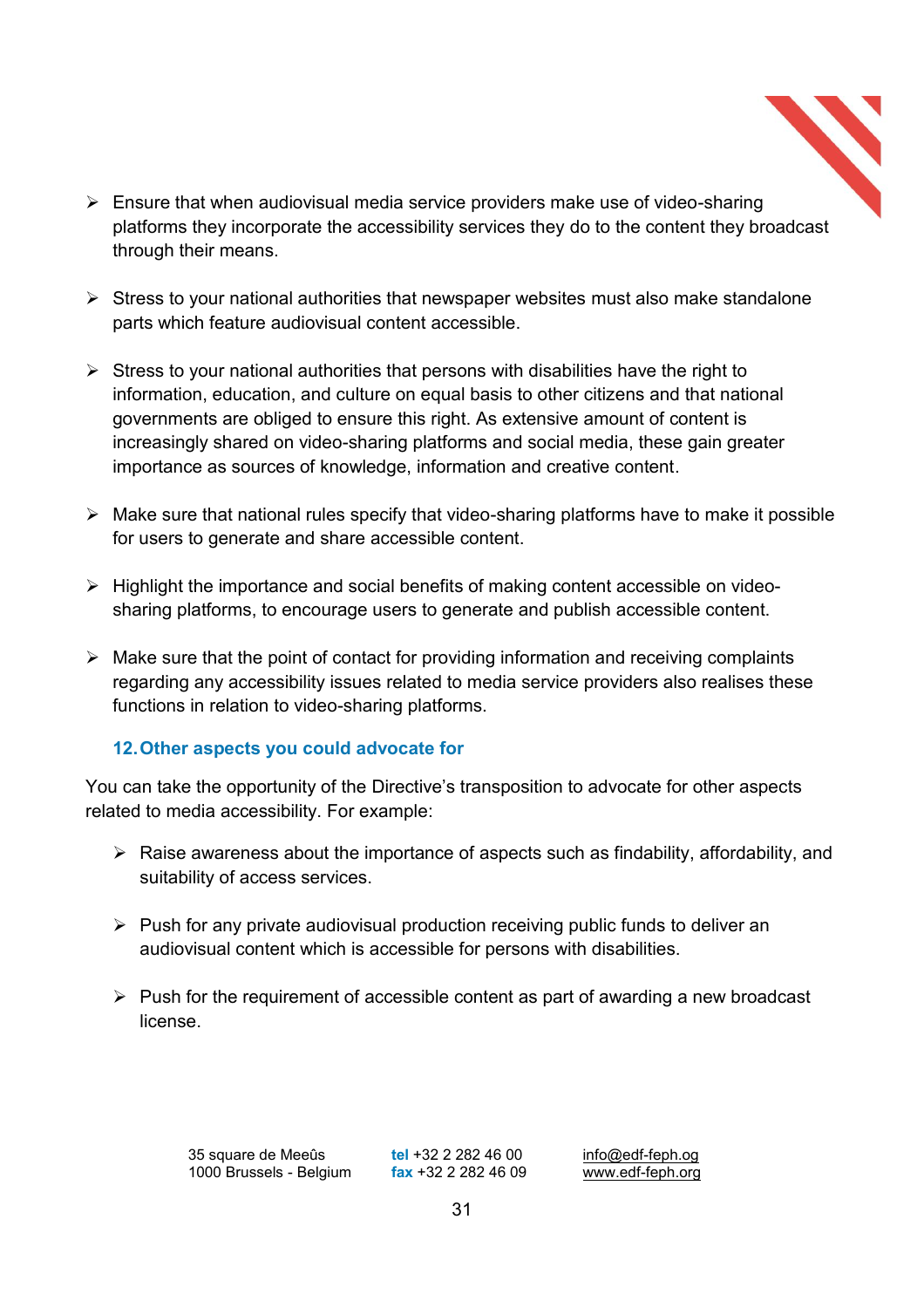

 $\triangleright$  Set up an independent advisory committee with clear mandate and funding for experts with disabilities to participate in as part of national regulator responsibilities.

# **Final considerations**

- ¾ **Act now!** It is vital that organisations of persons with disabilities at national level get involved and influence the transposition process as soon as possible.
- ¾ **Raise awareness**. Organisations of persons with disabilities should also inform their members and persons with disabilities about this Directive and what we can expect from it, especially if advocacy actions are planned to put pressure on national governments to make the best out of this EU legislation. Once the Directive is in place, organisation should inform and encourage persons with disabilities to make use of the feedback and complaint mechanisms in the legislation when they find inaccessible audiovisual media content.
- ¾ **Inform the general public**. Start dialogue with audiovisual media service providers and video-sharing platform providers so they can already start improving the accessibility of their content. Additionally, inform web developers, private companies and other relevant stakeholders to facilitate the implementation of this Directive and prepare the path for the European Accessibility Act, which extends the legal obligations on accessibility of service providing access to audiovisual media services.

# **Reference Documents**

## **Legal Documents**

- United Nations Convention on the Rights of Persons with Disabilities (UN CRPD)
- General comment No. 2 (2014) of Committee on the Rights of Persons with Disabilities on Article 9: Accessibility of UN CRPD
- Directive (EU) 2018/1808 of the European Parliament and of the Council of 14 November 2018 amending Directive 2010/13/EU on the coordination of certain provisions laid down by law, regulation or administrative action in Member States concerning the provision of audiovisual media services (Audiovisual Media Services Directive) in view of changing market realities
- Directive 2010/13/EU of the European Parliament and of the Council of 10 March 2010 on the coordination of certain provisions laid down by law, regulation or administrative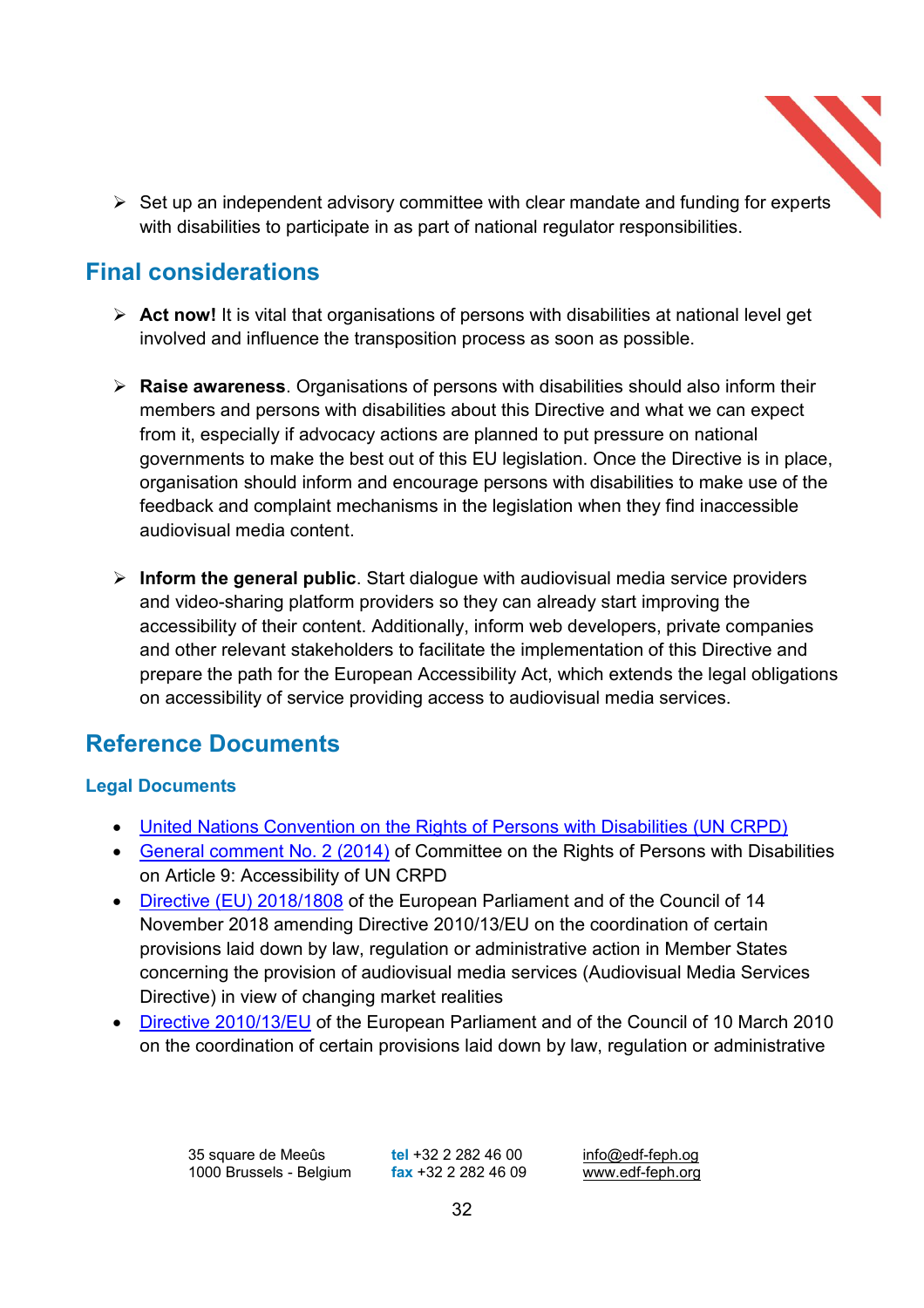

action in Member States concerning the provision of audiovisual media services (Audiovisual Media Services Directive) (Text with EEA relevance)

- Directive (EU) 2019/882 of the European Parliament and of the Council of 17 April 2019 on the accessibility requirements for products and services (Text with EEA relevance)
- Ofcom's (UK Office of Communications) Code on Television Access Services
- Court of Justice of the European Union (CJEU) Case note on C-347/14 New Media Online GmbH v Bundeskommunikationssenat

## **Standards**

- ISO/IEC TS 20071-21:2015 Information technology User interface component accessibility - Part 21: Guidance on audio descriptions
- ISO/IEC 20071-23:2018 Information technology User interface component accessibility - Part 23: Visual presentation of audio information (including **captions and subtitles)**
- ISO/IEC TS 20071-25:2017 Information technology User interface component accessibility - Part 25: Guidance on the **audio presentation of text in videos**, **including captions, subtitles and other on-screen text.42**

## **Guidelines**

- Irish National Disability Authority (NDA) quidelines for accessible digital TV equipment and services
- Ofcom: Making on-demand services accessible: What should regulations look like?
- BBC Subtitle Guidelines
- ITC Guidance on Standards for Subtitling
- Autonomous University of Barcelona (UAB) Accessibility Guidelines
- World Wide Web Consortium (W3C) TTML Profiles for Internet Media Subtitles and Captions 1.0.1 (IMSC1)

## **Research papers**

- Measurement of Subtitle Quality an R&D Perspective (Mike Armstrong)
- The Impact of Subtitle Display Rate on Enjoyment Under Normal Television Viewing Conditions (James Sandford)
- Candidate Techniques for Improving Live Subtitle Quality (Matthew Shotton)

<sup>42</sup> Publication of similar standards for Easy to Read, and Sign Language Interpreting for TV are pending.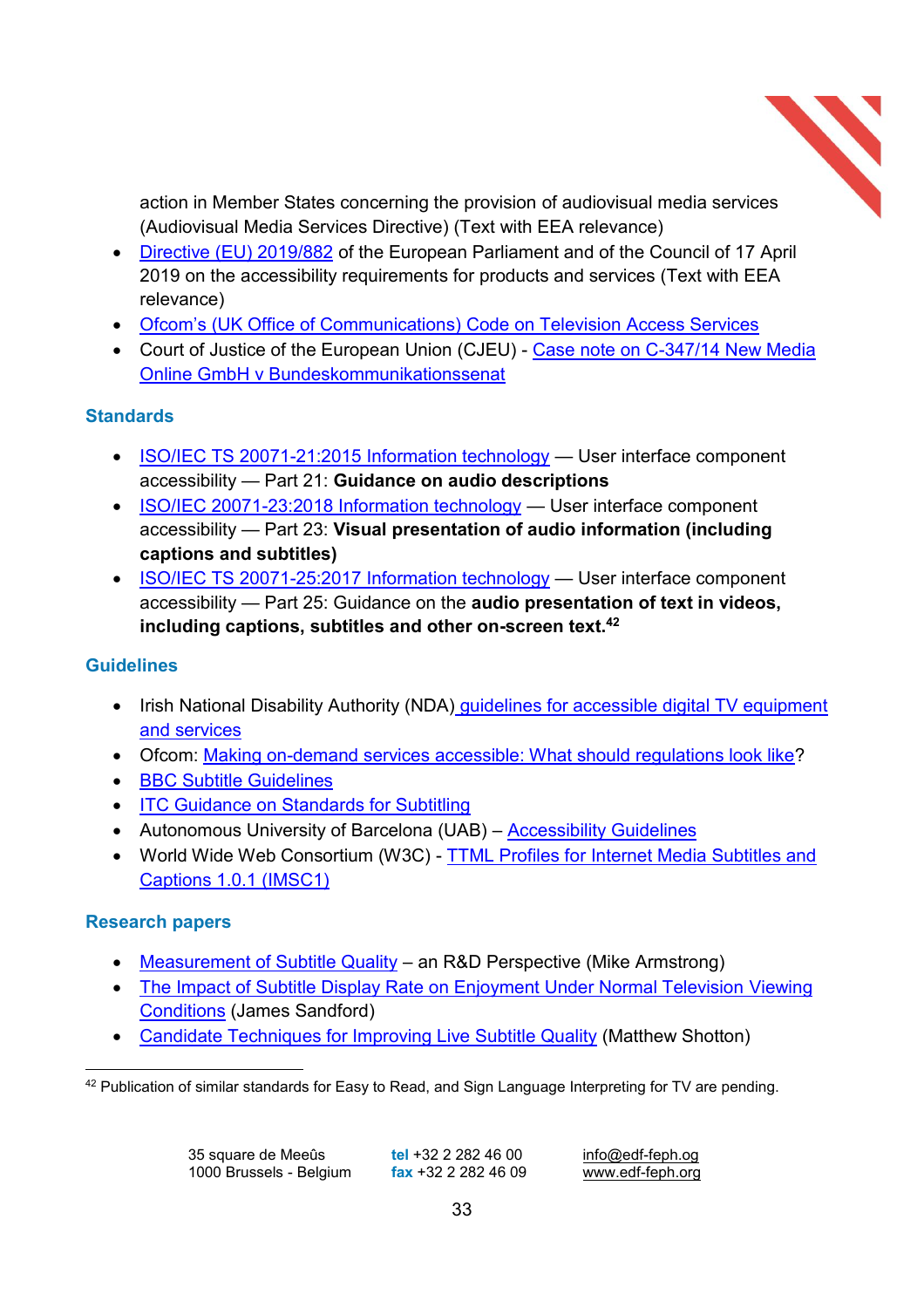

• Accuracy Rate in Live Subtitling: The NER Model (Pablo Romero-Fresco, Juan Martínez Pérez)

#### **Useful resources**

- Clean Audio "Making Media Accessible to all: the Options and the Economics", presentation by Harald Fuchs
- European Commission (EC) Principles for regulating Audiovisual Media Services at European level
- EC Revision of the Audiovisual Media Services Directive (AVMSD)
- EC Fact Sheet Digital Single Market: updated audiovisual rules [updated on 02/10/2018]
- EC Policies on Audiovisual Regulators
- US Federal Communications Commission Emergency Information on TV Accessibility **Requirements**
- US Federal Communication Commission Access to Emergency Information on **Television**
- ERGA Special Task Report on the provision of greater accessibility to audiovisual media services for persons with disabilities
- European Broadcasting Union (EBU) case analysis  $C-347/14$  New Media Online GmbH v Bundeskommunikationssenat
- International Telecommunication Union (ITU) Overview of remote captioning services
- $\bullet$  ITU and G3ict The Global Initiative for Inclusive Information and Communication Technologies - Making Television Accessible
- IEC/ISO/ITU Policy on Standardization and accessibility
- World Federation of the Deaf (WFD) Position Paper on Accessibility: Sign Language Interpreting and translation and technological developments
- World Federation of the Deaf (WFD) and International Federation of Hard of Hearing People ( IFHOH) Position paper on automatic speech recognition (ASR) in telephone relays services and in captioning services
- OfCom Measuring live subtitling quality: results from the fourth sampling exercise
- OfCom Television and on-demand programme services: Access services report 2018
- World Association of Sign Language Interpreters (WASLI) Code of Ethics for sign language interpreters
- European Audiovisual Observatory (Council of Europe) The legal framework for video-sharing platforms
- European Platform for Regulatory Authorities (EPRA) Access to Audiovisual Media Services for persons with disabilities (comparative overview of broadcasters' obligations)
- TED Talk How captions increase ROI and audience for media creators (Svetlana Kouznetsova)
- European Broadcasting Union (EBU) -TT-D Subtitling Distribution Format